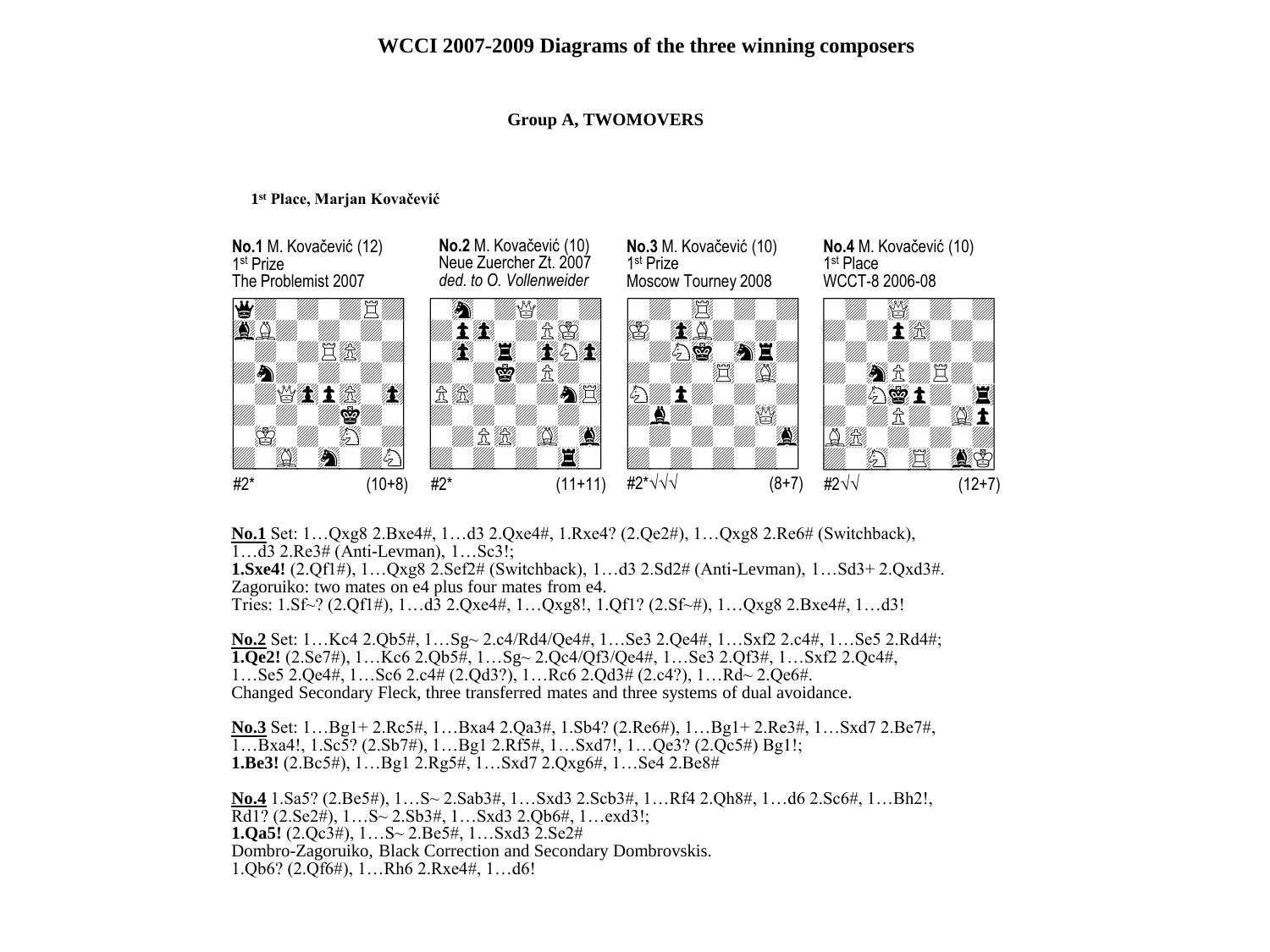

# **No.1** {1.Sc3? (2.Qxd5/Bxd5#) Sd5~!}

1.Se4d6? (2.Qxd5,Bxd5#), 1.S5~ 2.Qe5#[A], 1…Sf4!? 2.Qxf5#[B], 1…Rf3! 1.Sf2!? (2.Qxd5,Bxd5#), 1…S5~ 2.Qxf5#[B], 1…Sf6!? 2.Qxe7#[C], 1…Se3! **1.Se4f6!** (2.Qxd5,Bxd5#), 1…S~ 2.Qxc7#[C], 1…Sc7!? 2.Qe5#[A] A cycle of mates after random and correction moves. A great unity; the mechanism works on three black and three white thematic lines only. A duel between wQ and bS.

**No.2** 1.c6?[A] (2.Sc4#[E]), 1…Se~[a] 2.d5#[B], 1…Sxd4!?[b] 2.Qxd4#,  $1...Sxf4!$ ?[c]  $2. d5#[B]$ ,  $1...Sc5!$ 1.d5?[B]  $(2.5g4\# [F])$ , 1...Se~[a] 2.c6#[A], 1...Sd4!?[b] 2.Sc4#[E], 1…Sxf4!?[c] 2.c6#[A], (1…Sxc5 2.Qxc5#), 1…Se4[d] 2.Rxe4#, 1…Bh5! 1.g6?[C] (2.Sg4#[F]), 1…Se~[a] 2.f5#[D], 1…Sxd4!?[b] 2.f5#[D], 1…Sxf4!?[c] 2.Bxf4#, 1…Sg5! **1.f5![D]** (2.Sc4#[E]), 1…Se~[a] 2.g6#[C], 1…Sxd4!?[b] 2.g6#[C], 1…Sf4!?[c] 2.Sg4#[F], (1…Sxg5!? 2.Bxg5#), 1…Se4[d] 2.Rhxe4#, 1…cxb2 2.Qxb3# WCCT-8 theme doubled using random moves, correction moves and non-correction moves. Four-phase changed mates (after 1…Sxd4/Sxf4) with an additional two-phase changes (after 1…Se4).

**No.3** 1.Kxe6? (2.Sh5[C]/b8Q#[D]) Sxd3! 1.Qxf6[A] (2.fxe6[B]/Sh5#[C]), 1…Kf3[a] 2.b8Q#[D], 1…Bxd3! **1.fxe6![B]** (2.Qxf6[A]/b8Q#[D]), 1…Kf3[a], 1.Sh5#[C], 1…Sxd3 2.Qxf6#, 1…Bxd3 2.b8Q# In the two main phases, 1.Qxf6 and 1.fxe6, four white moves change their function

A(BC)D/B(AD)C. Additional try 1.Kxe6 adds another double threat. The refutations of the tries reappear in the solution as moves separating the threats.

**No.4** 1…fxe6 2.Sg6#, 1…bxc6 2.Sxc6#, 1.Se6~? (2.Sg6#[A]), 1…Rf~ 2.Rxe4#[B], 1…Rff4!? 2.Sf5#[C], (1…Kf4 2.Qg3#), 1…b6!; **1.Sc5!** (2.Rxe4#[B]), 1…Re~ 2.Sxf5#[C], 1…Rxd4!? 2.Sg6#[A], (1…Kf4 2.Qg3#, 1…Kxd4 2.Qc3#) White threat correction and two systems of Black correction. A cycle of threat, a mate after random move and a mate after correction. Flight-giving try and two flights-giving key.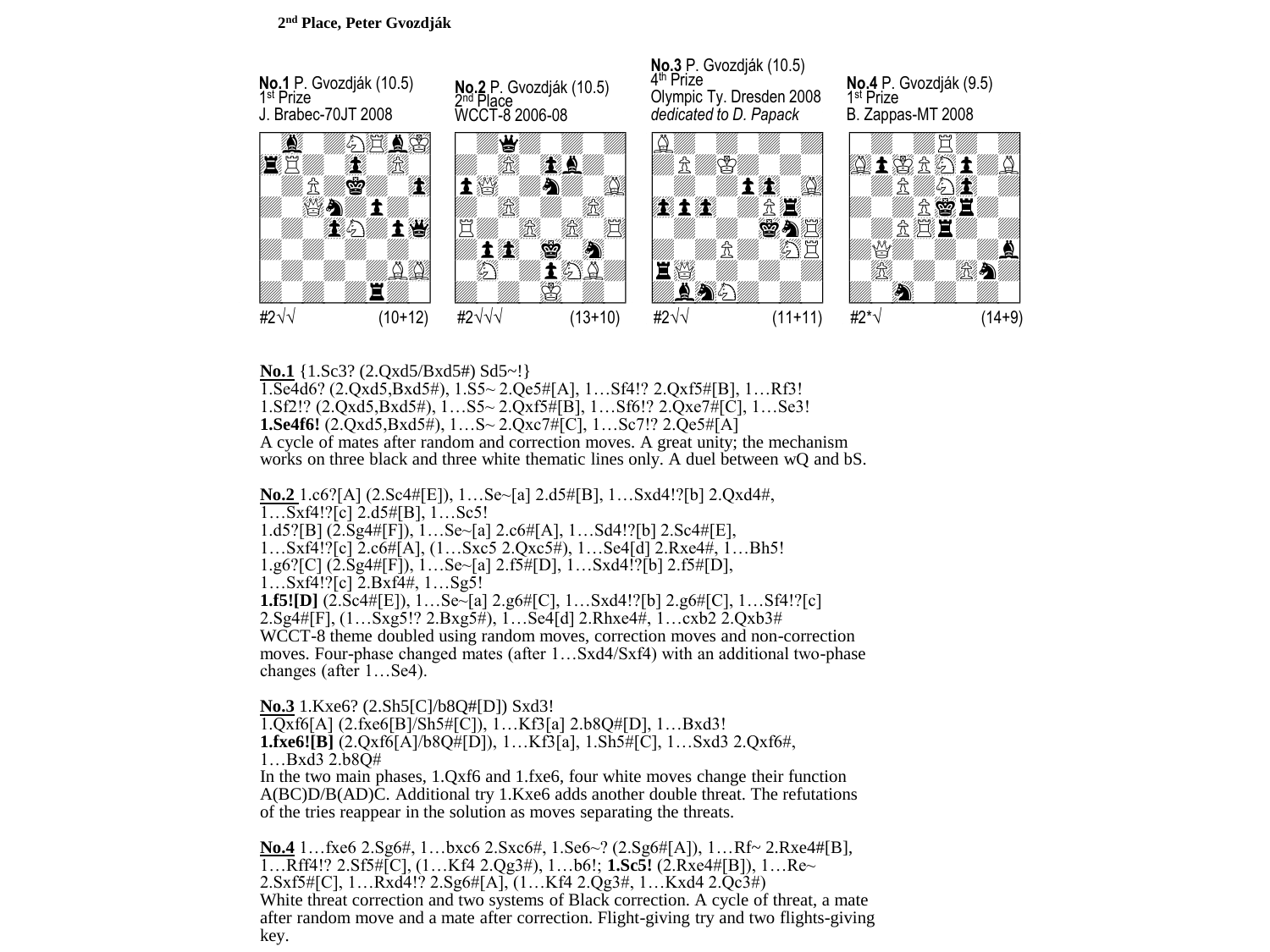

**No.1** 1…Rxf3[a] 2.Qxf5#[B], 1…Sxe3[b] 2.Rd4#[A],

 $1.$ Se~? {2.Rd4#[A] (Qxf5?[B])}, 1...c5 2.a8Q#, 1...Ra4!,

1.Sc4!? {2.Rd4#[A] (Qxf5?[B])}, 1…Kxd3 2.Qxf5#[B], 1…Rxf3[a] 2.Qxf3#, 1…c5!,

1.Sf~? {2.Qxf5#[B] (Rd4?[A])} Rxf4!;

**1.Se5!** {2.Qxf5#[B] (Rd4?[A])}, 1…Kxf4 2.Rd4#[A], 1…Sxe3[b] 2.Qxe3#,

1…Rxf4 2.Bxc6#

Inverse form of the Hannelius theme in the form of threats, two systems of white Correction with Sushkov and pseudo-le Grand themes with change of mates and defenses.

**No.2** 1…Qxb5[a] 2.Bd4#,

1.Sxe7? (2.Bd4[A]/Bd6#[B]), 1…Sxb5 2.Rc4#[C], 1…Qxb5[a] 2.Qf2#, 1…Sg5! 1.Sfd4?  ${2.Bd6\bar{B}}/Rc4\bar{t}$ [C]  $(Bd4?[A])$ , 1... $Qx\bar{d}+2.Bx\bar{d}4\bar{t}$ [A], 1…Qxb5[a] 2.Sxe6#, 1…Qd5! **1.Sfd6!** {2.Rc4[C]/Bd4#[A] (Bd6?[B])}, 1…Qxd6 2.Bxd6#[B], 1…Qxb5[a] 2.Sb7# Three-phase cycle of double threats and mates (cyclical pseudo-le Grand), Sushkov theme, choice of first moves, change of mates in four phases for 1…Qxb5.

**No.3** 1.Qg3? (2.Qxb3#), 1…Rxc1[a] 2.Sd2#[A], 1…Rxg1 [b] 2.Qd3#, 1…Ra3!, 1.Qh8? (2.Qc8#), 1…Rxc1[a] 2.Qd4#, 1…Rxg1[b] 2.Sd2#[A], 1…Rd5!; **1.gxf5!** (2.Sd2#[A]), 1…Rxc1[a] 2.Sf2#, 1…Rxg1+[b] 2.Sg3#, (1…Rxd6+ 2.Sxd6#) Zagoruiko and Shedey themes.

**No.4** 1.Rc3? (2.Sc7[A]/Qd6#[B]), 1…Bxc5 2.Rxc5, 1…Bxc3 2.Se3#, 1…Sc4!, 1.Qb5? (2.Sc7#[A]), 1…Bxc5 2.Qxc5#, 1…Bc3 2.c6#, 1…Rc8!; **1.Rg4!** (2.Rxd4#), 1…Bxc5 2.Sc7#[A], 1…Bc3 2.Qd6#[B], 1…Bxe3+ 2.Sxe3#, 1…Bxe5 2.Rxe5# (1…Sc6/Sf4/Be4 2.Bxb3/Sgxf4/fxe4#) Zagoruiko and Rudenko themes with star-flights of the Bd4.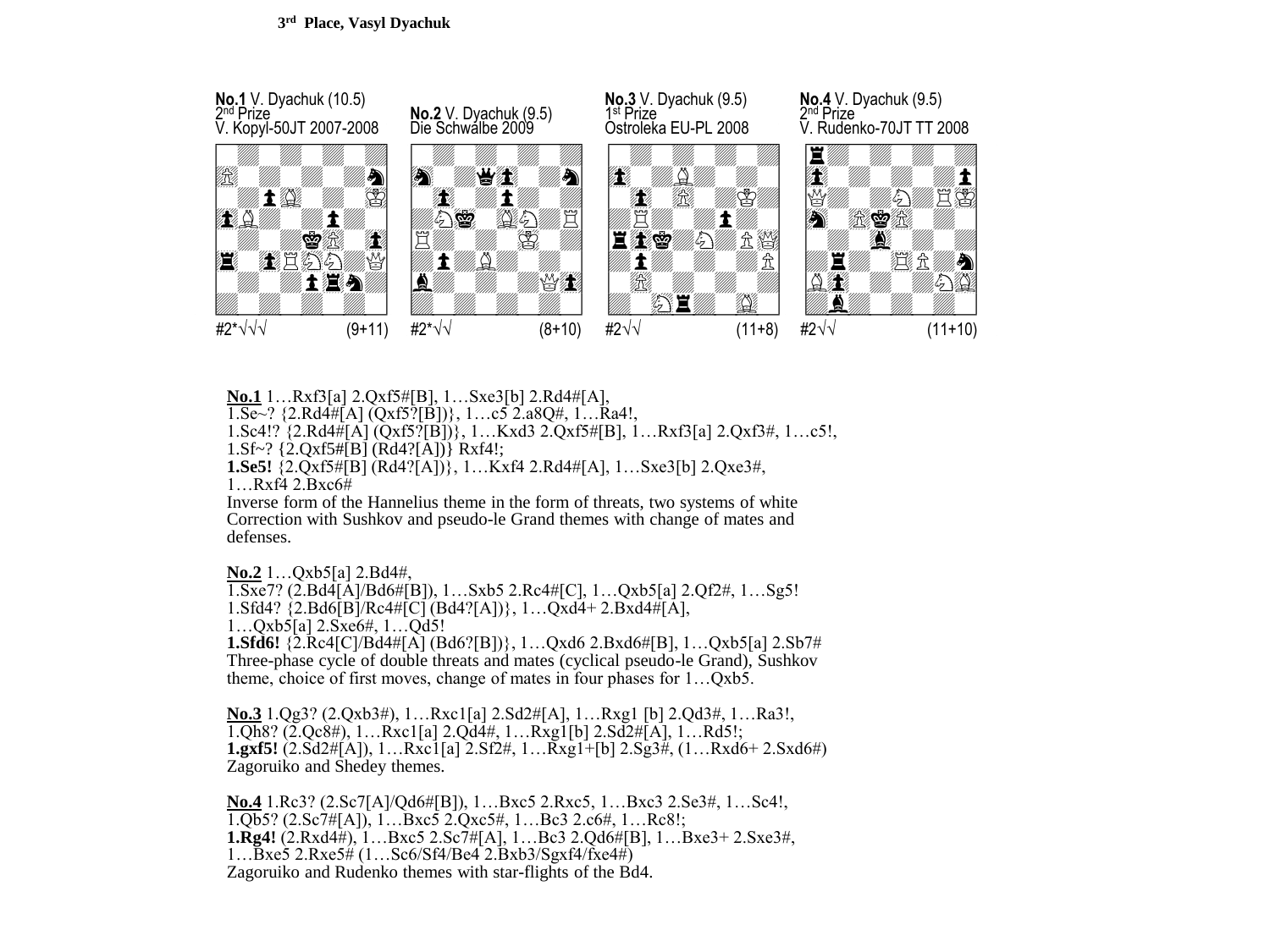**The highest scoring twomover**<br>(tied with the first place winner)

Rudenko-70JT 2008  $\mathbb{Z}$ 2 Anatoly Slesarenko (12 points) 1<sup>st</sup> Prize



 $1...Q$  ~  $2.Bc3#$ 1…Qd4!? 2.Qd6#

1.Bd~(h1,g2)? (2.Qd6[A]/Qd5#[B]) 1…Bg2!

1.Bf3!? {2.Qd6#[A] (2.Qd5[B]?}  $1...f4$  2. $Qd5#[B]$ 1…Kf4 2.Bc3# 1…Qd4!

# **1.Be4!** {2.Qd5#[B] (2.Qd6[A]?}  $1...$ fxe4 2.Qd6# $[A]$

1…Kxe4 2.Bc3! (1…Qd4 2.Qe7#)

Black and white correction, Barnes, Sushkov, mate transferance, change of play and battery mates.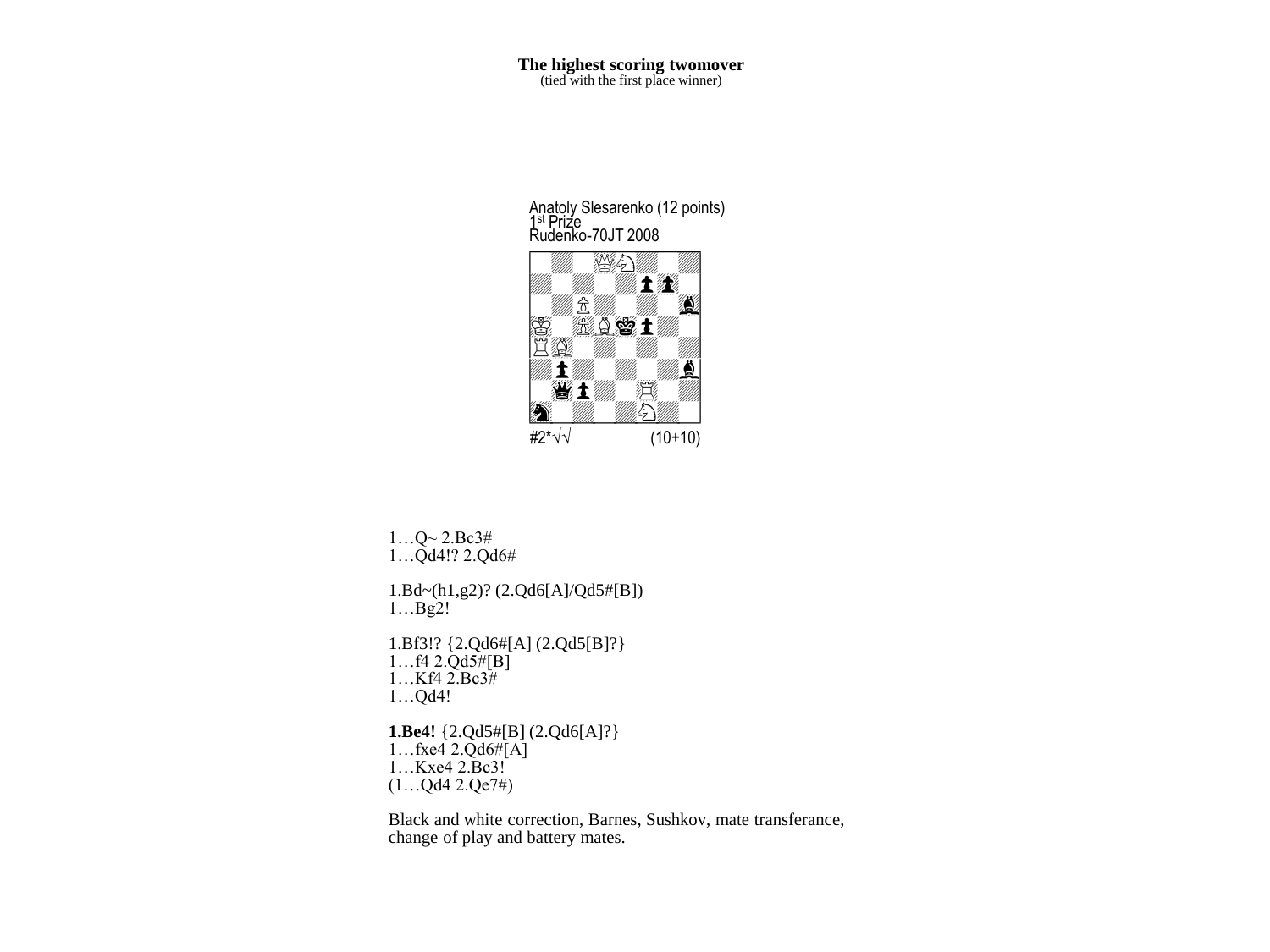# **Group B, THREEMOVERS**

## **1 st Place, Mikhail Marandyuk**



**No.1** 1.Bxe6?[A] (2.Se2#[B]) Sg1! 2.Re6?, 1.Rxe6?[C] (2.Be3#[D]) Sxd2! 2.Be6?, 1.Se2+?[B] Kd5! 2.Bxe6+[A] Kc6!, 1.Bxe3+?[D] Kxe5! 2.Rxe6+[C] Kf5!; **1.Kg8!** {2.f8S (3.Sfxe6#) Bd5/Rxe5 3.Se2[B]/Be3#[D]}, 1…Sxd2 2.Bxe6![A] (2.f8S?  $Rxe5!) \sim 3. Se2\#[B], 1...Sg1$  2. $Rxe6$ ![C]  $(2.18S2 Bd5!) \sim 3. Be3\#[D], 1...Be6$  2. $Se2+[B]$ Kd5 3.Bxe6#[A], 1…Rf5 2.Be3+[D] Kxe5 3.Rxe6#[C], (1.Ke7/Kg7? Sh4!). A complex of five logical variations, a mechanism of using square-e6 at all stages of the solution, reciprocal white self-obstructions, a double reciprocal change of White's 2<sup>nd</sup> and 3rd moves and distant self-blocks.

**No.2 1.Sf5!** (2.Sd6+ Sxd6 3.Qxc5#), 1…Se4 2.Se3+[A] Kd4 3.Rxd3#[B], 1…Se6 2.Qa6+[C] Kxb4 3.Rb3#[D], 1…R4h6 2.Rxd3[B] (3.Se3#[A]) cxb4[a] 3.Qa6#[C], 1…R8h6 2.Rb3[D] (3.Qa6#[C]) cxb4[a] 3.Se3#[A].

Two pairs of variations with a double reciprocal change of White's  $2<sup>nd</sup>$  and  $3<sup>rd</sup>$  moves and le Grand theme with change of Visserman.

**No.3** 1.Rxe3+?[A] Bxe3!, 1.Bxe4+?[B] Rxe4+!, 1.Qf4? (2.Rxe3[A]/Bxe4#[B]) c3!, 1.Qf6? (2.Qd4#) Sb5!;

**1.d6!** (2.Se5+ Kd4/Kc3 3.Qxc4#), 1…Rc3 2.Qf4! (3.Rxe3[A]/Bxe4#[B]) (2…c3??) 2…Bxg7[a] 3.Qxe3#; 2…Rxg7[b] 3.Qxe4#, 1…Bb5 2.Qf6! (3.Qd4#) (2…Sb5?) 2…Bxg7[a] 3.Rxe3#[A]; 2…Rxg7[b] 3.Bxe4#[B], 1…Bxg7[a] 2.Rxe3+[A] Kd4 3.Se2#, 1…Rxg7[b] 2.Bxe4+[B] Kd4/Kc3 3.Qf6#.

Two pairs of logical variations with change of functions of white and black moves. The first pair has black obstructions, change of mates after two black defenses on g7-square (Visserman and Rudenko theme). The second pair with defenses on g7-square with thematic 2nd moves by White.

**No.4 1.Qb4!** (2.Be3 & 3.Qb5[A]/Qxe4#[B]; 2…Kc6[a]/Ke5[b] 3.Qb7/Qd4#), 1…Rf6 2.Sc3+ Kc6[a]/Ke5[b] 3.Qb5[A]/Qxe4#[B], 1…Rh3 2.Qb5+[A] Kd4 3.Sxe6#, 1…Ke5[b] 2.Qxe4+[B] Kf6 3.Qxe6#, 1…Kc6[a] 2.Qc4+ Kd7 3.Qc8#. Five variations with change of functions of white and black moves: a pair of variations with change of mates after two moves by the black King (Visserman and Rudenko theme), and another pair with thematic second moves by White and mating moves on e6-square. Two flights-giving key.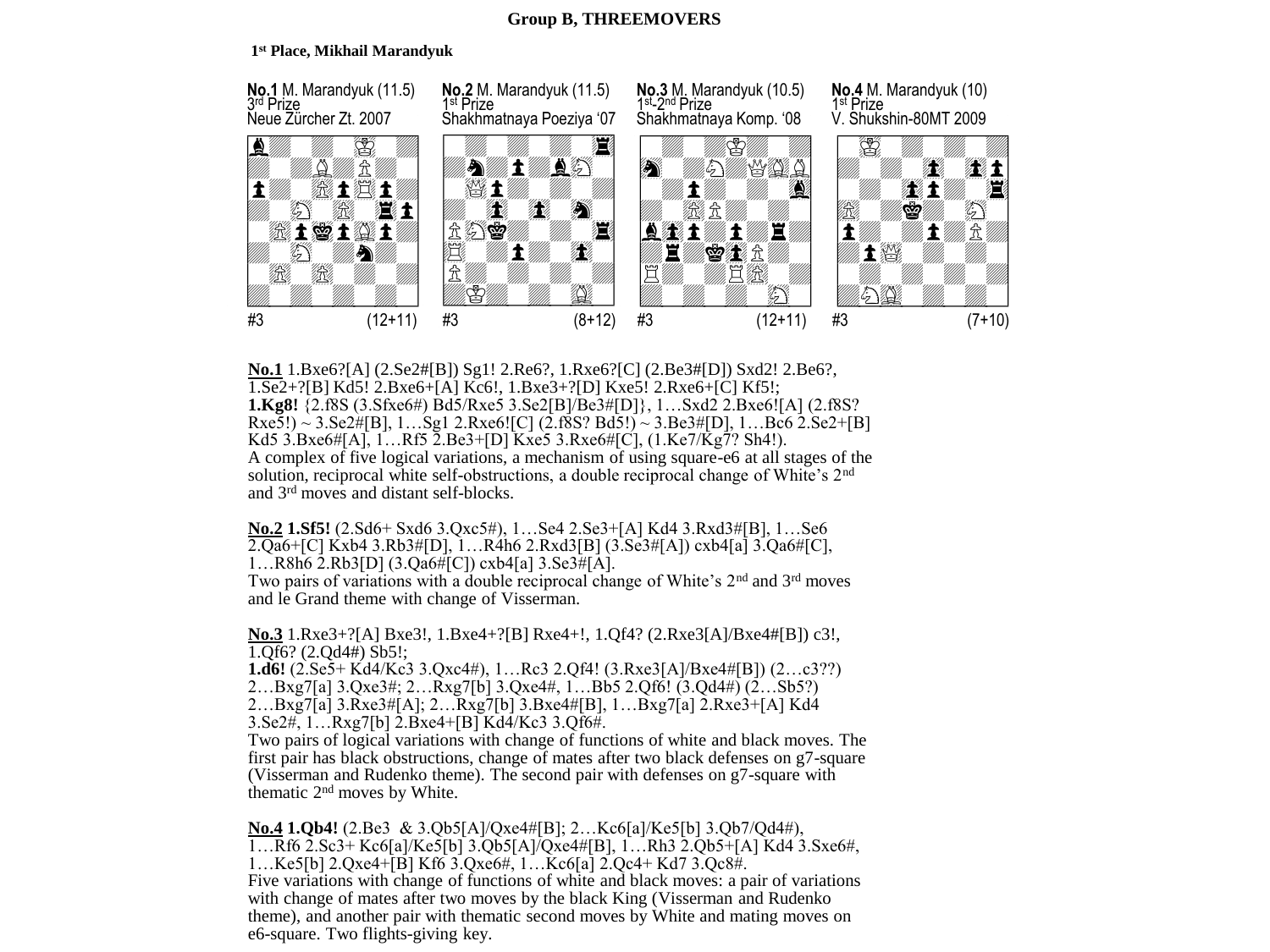## **2 nd Place, Peter Gvozdják**



**No.1** (1…Kc5[a] 2.Rd8[A] (3.Sd3/Ba3/b4#) 1.Sc2? (2.Rd8+[A] Kc5 3.Ra5#[B]), 1…Kc5[a] Ra5+[B] Kd6 3.Ba3#[C], 1…Kd6[b] 2.Ba3+[C] Kd5 3.Rd8#[A], (1…Sxf5 2.Ra5+ Ke4 3.d3#), 1…fxe5! **1.Sg6!** (2.Ra5+[B] Kd6 3.Rd8#[A]), 1…Kc5[a] 2.Ba3+[C] Kd5 3.Ra5#[B], 1…Kd6[b] 2.Rd8+[A] Kc5 3.Ba3#[C], (1…Be6 2.Bxe6+ Ke4 3.Bc4#). Shedey cycle with cycle of W2-W3 moves in both phases.

**No.2** 1.Qh4? (2.Sfxd3+[A] Sxd3 3.Qxd4#), 1…Sxe2[a] 2.Scxd3+[B] Ke4 3.Qh1#, 1…Sxe6[b] 2.Sd7+[C] Ke4 3.Qh1#, 1…Rd3~[c] 2.Sxg6+[D] Sxg6 3.Qxd4#, 1…Rxd2! **1.Qxb6!** (2.Sxd3+[B] Sxd3 3.Qxd4#), 1…Sxe2[a] 2.Sfxd3+[A] Kd5 3.Qxc6#, 1…Sxe6[b] 2.Sxg6+[D] Kd5 3.Qxc6#, 1…Rd3~[c] 2.Sd7+[C] Sxd7 3.Qxd4#, (1…Rxd2! 2.Qxc6! and 3.Qd5#).

Le Grand and reciprocal change. Flight-giving key in try and play.

**No.3** 1…Rxd4[a] 2.Rxe4+[A] Rxe4 3.Sd5#[B] or 2.Sd5+[B] Rxd5 3.Rxe4#[A],  $1.$ Ke5? (2.Rxe $\overline{4}$ +[A] Sxe $4$  3.Sd5#[B] or 2.Sd5+[B] Sxd5 3.Rxe $4$ #[A]), 1…Rxd $\overline{4}$ ![a], 1.Ke7? (2.Rxe4+ $\bar{A}$ ] Sxe4 3.Sd5# $\bar{B}$ ]), 1...Rxd4 $\bar{A}$ [a] 2.Sd5+ $\bar{B}$ ] Rxd5 3.Rxe4# $[A]$ , 1…exf3!

**1.Kg5!** (2.Sd5+[B] Sxd5 3.Rxe4#[A]), 1…Rxd4[a] 2.Rxe4+[A] Rxe4 3.Sd5#[B]. Le Grand in Tura form. The try 1.Ke5?, with double threat, adds two Dombrovskis paradoxes.

**No.4** 1…Qxd5[a] 2.Sde4+[A] Qxe4[c] 3.Sfxe4#[B]; 2…Kxd4 3.Rxd5#, 1…Rxe5[b] 2.Sfe4+[B] Rxe4[d] 3.Sdxe4#[A]; 2…Kxd4 3.Qxe5#. **1.Qh3!** (2.Qe3! Sc4 3.Rxc4#0, 1…Qxd5[a] 2.Sfe4+[B] Qxe4[c] 3.Sdxe4#[A]; 2…Kxd4 3.Qe3#, 1…Rxe5[b] 2.Sde4+[A] Rxe4[d] 3.Sfe4#[B]; 2…Kxd4 3.Qxe3#. Tura theme with dual avoidance realized in diagonal/orthogonal analogy. Two different black and white capture cycles on e4: one (clockwise Qa8>Sd6>Rh5>Sf6>) in set-play, the other (anti-closkwise <Qa8<Sd6<Rh5<Sf6<) in solution.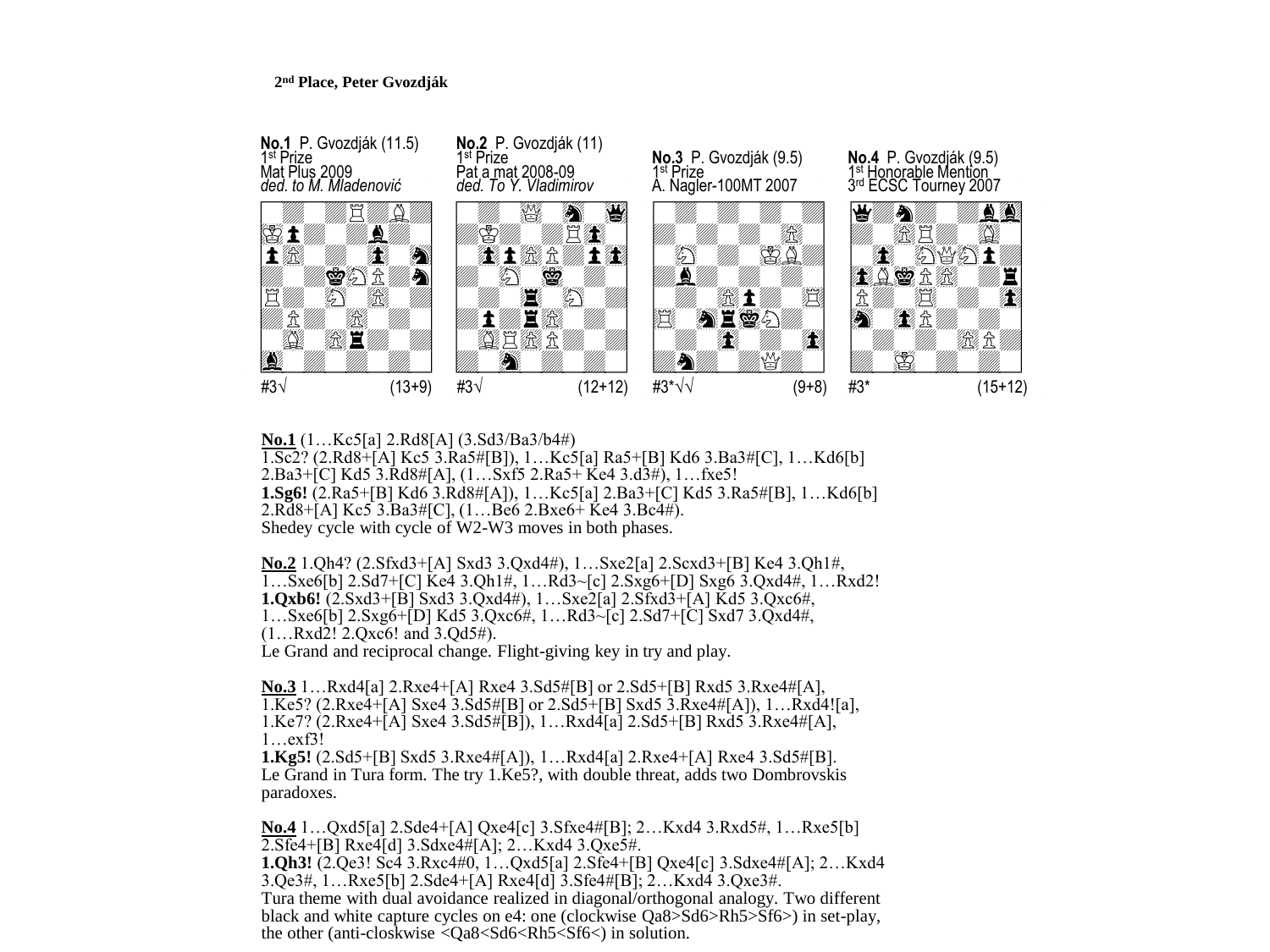

**No.1** 1…Qxd5 2.Red6![A] ~ 3.Rc4#, 1…Bxd5 2.Rcd6![B] Qc4 3.Re4#, 1.Sc5? (2.Re4+[B] Bxe4 3.Se6#), 1…Qxd5 2.Rcd6![B] axb4/a4 3.Sb3/Sc6# (2.Qd8? a4, 2.Red6? gxf4!), 1…Bxd5 2.Qd8![C] & 3.Re4# (2.Rcd6 axb4!, 2.Red6? gxf4!), 1…Qc2!; **1.Se5!** (2.Bg1 & 3.f3#), 1…Qxd5 2.Qd8![C] & 3.Rc4# (2.Red6? gxf4!), 1…Bxd5 2.Red6![A] & 3.Sf3# (2.Qd8? fxe5!, 2.Rcd6? axb4!), 1…gxf4 2.Bxf4 & 3.Be3#. Cyclic Zagoruiko (Rice cycle) between set-play, try and solution. Dual avoidance.

**No.2 1.Bc7!** (2.Qa8+ Sb7 3.Qxb7#), 1…Rd8 2.Bf4! Rxf4/Bxf4 3.Sc7/Rxd4#, 1…Rxe7 2.Sf4+! Rxf4/Bxf4 3.Rd6/Rxd4#, 1…Rd6 2.Rf4! Rxf4/Bxf4 3.Rxd6/e4#, 1…Rc7 2.f4! Rxf4/Bxf4 3.Sxc7/Rxd4#.

Black Rook cross combined with four Novotnys on f4.

**No.3 1.Rf8!** (2.Re4+ Kf5 3.Qe6#), 1…Sg3 2.Sd3+ Kf5 3.Qd5#, 1…Ra7 2.d4+ Kf4 3.Bxd6#, 1…Rxe7 2.Bxd6+ Qxd6 3.Re4# (3.Sd3?,3.d4?), 1…Re1 2.f4+ Qxf4 3.Sd3# (3.d4?, 3.Re4?), 1…Bg8 2.Sg6+ Qxg6 3.d4# (3.Re4?, 3.Sd3?). A synthesis of three sets of pairs of variations.

**No.4 1.Re7!** {2.Bc3+ (Sb3?) Kxd3 3.Re3# (Sxb2?)}, 1…Bxd2 2.Sb3+ (Bc3?) Kxd3 Sxb2# (Re3?), 1…Re5 2.Sxc6+ Qxc6 3.Bc3#, 1…Qe6 2.Bc5+ Rxc5 3.Sb3#, Set: 1…Re8 2.Rd7+ Qd6 3.Sxc6#; 2…Rd5 3.Bc5#. Three sets of variations.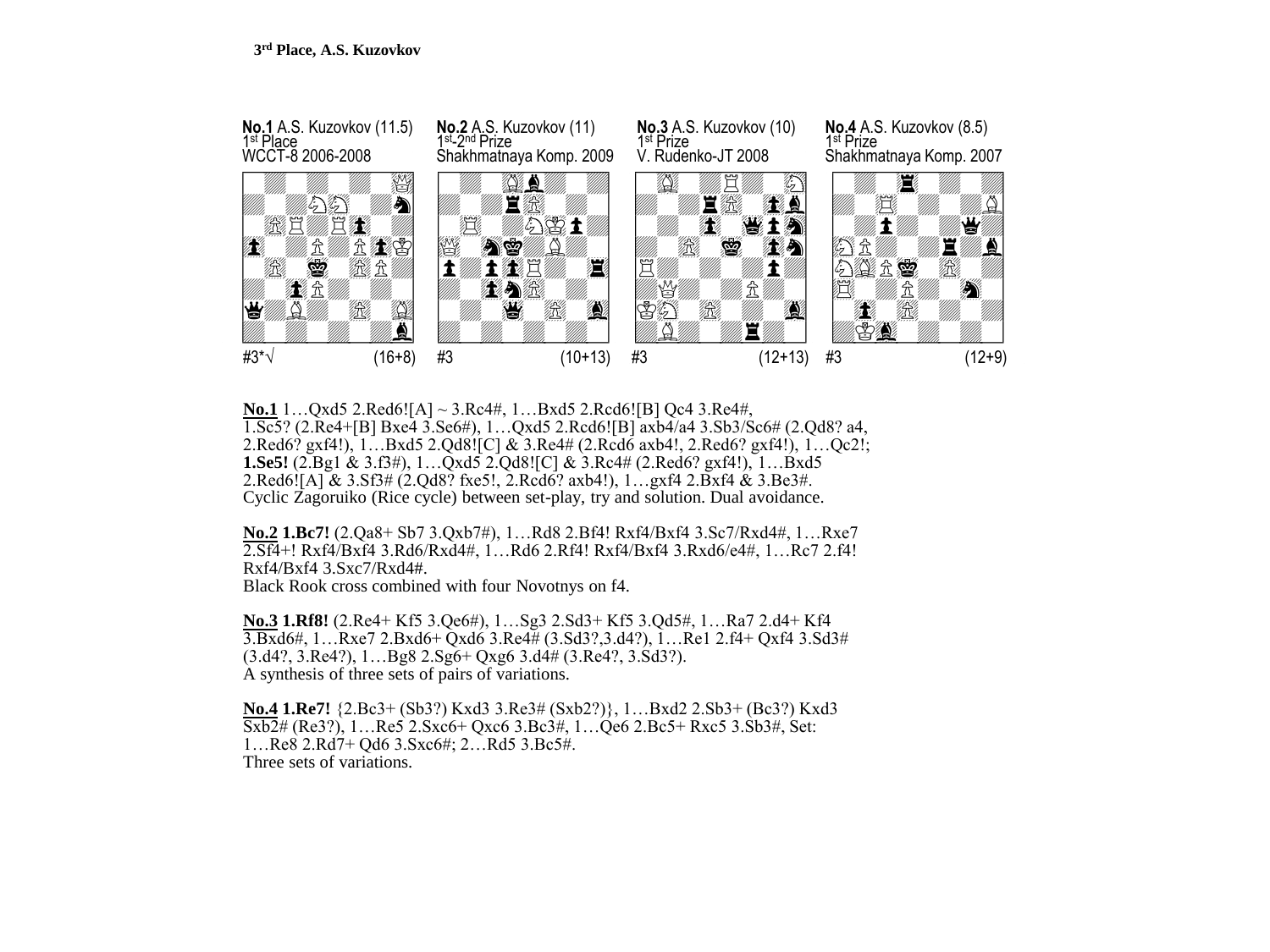# **Group C, MOREMOVERS**

#### **1 st Place, Mikhail Marandyuk**



**No.1 1.g3!** (2.Bg2+[A] Kxf5 3.Bh3+ Ke4 4.Rc4+[B] Kxd5 5.Be6#), 1…Sg~ 2.Rc4+[B] Kxd5 3.Rc5+ Ke4 4.Sf2+[C] Kxe3 5.Rxe5#, 1…Bc3 2.Sf2+[C] Kxe3 3.Sd1+ Ke4 4.Bg2+[A] Kxf5 5.Se3#. Cyclic play of three white pieces (AB-BC-CA), annihilation, switchbacks and mating by thematic pieces.

**No.2** 1.Sxc4+?[A] Kc6!, 1.Rxe6+?[B] Kd5!, 1.Sxe4+?[C] Kd7!; **1.c3!** (2.Sxc4+[A] Kc6 3.Sa5+ Kd6 4.Rxe6+[B] Kd5 5.Bb3#, 1…Bf1 2.Rxe6+[B] Kd5 3.Re5+ Kd6 4.Sxe4+[C] Kd7 5.Bxg4#, 1…g3 2.Sxe4+[C] Kd7 3.Sc5+ Kd6 4.Sxc4+[A] Kc6 5.Bf3#.

Cyclic play (AB-BC-CA), switchbacks, line openings for the white Bishop which mates three times.

**No.3 1.d6!** (2.Bd5+ Kxd5 3.Qa8#), 1…Ba2 2.Qa8+ Kxf5 3.Qf8+ Ke4 4.Sg5+ Kxd4 5.Qxf4+! Bxf4 6.Sgf3#; 5…Se4 6.Qxe4#, 1…Qa2 2.Sg5+ Kxd4 3.Sgf3+ Ke4 4.Qa8+ Kxf5 5.Sd4+! Bxd4 6.Qf8#; 5…Kxe5 6.Qd5#.

Two variations with black defenses on the same square (a2), annihilation, switchbacks and sacrifices of white pieces.

**No.4** 1.Sc6+? Kd3!; **1.Bb4!** (2.Ke6 Sc7+ 3.Kd6 Se8+ 4.Kc6 Sg7 5.Bc3#), 1…Sc7 2.Bc3 Kc5 3.d4+! exd3 e.p. 4.Bb4+ Kd4 5.Sc6#, 1…Ba2 2.Sc2+ Kd5 3.Rd3+! Exd3 4.Se3+ Kd4 5.Sc6#. Logical problem with blocking d3-square, switchbacks, and realization of the main plan in two variations.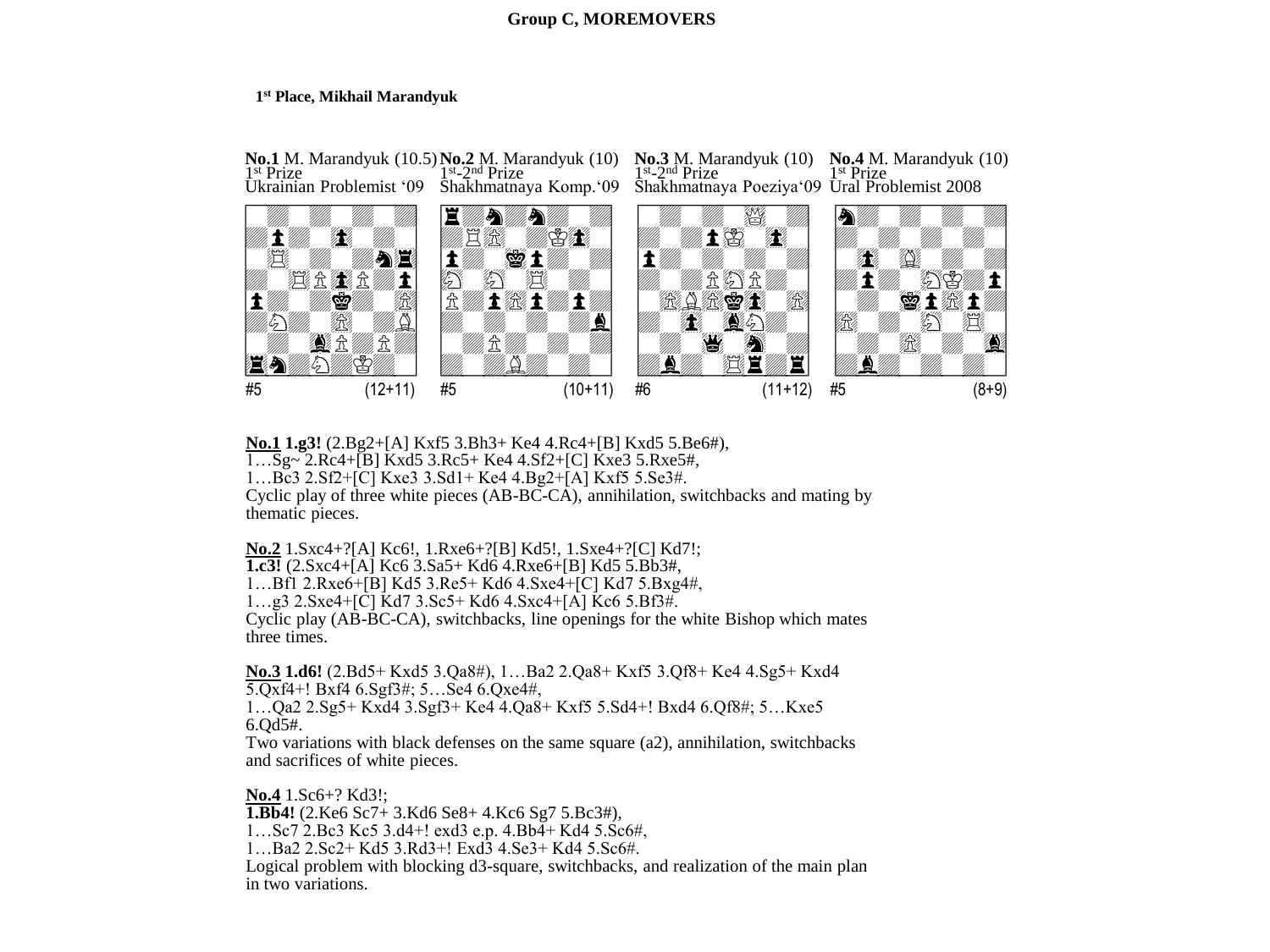

**No.1** Set: 1…Sd2 2.Sb6+[A] Kc5 3.Bd4+ Sxd4 4.Sd7#, 1…f5 2.Sc7+[B] Kd6 3.Be5+ Sxe5 4.Sb5#;

**1.Bb4!** (2.Bd6![C] e5 3.Sb6+[A] Ke6 4.Bc8#), 1…Sd2 2.Sc7+[B] Kd4 3.Bc5+[D] Kc3 4.Sb5#, 1…f5 2.Sb6+[A] Ke5 3.Bd6+[C] Kf6 4.Sd7#, 1…Sc5 2.Bxc5[D] c3 3.Sc7+[B] Kc4 4.Ba6#.

Reciprocal change of White's second moves between set and play. A double reciprocal change of White's 2nd and 3rd moves in play. Black King's cross.

**No.2 1.Qe7!** (2.dxc7+ Sd6 3.Qxd6+), 1…cxb6 2.d4! Qxd4 3.Rxb6+ Qxb6 4.c3#; 2…Bd4 3.c3+ Bxc3 4.Rxb6#; 2…Bxc8 3.Rxb6+ Kc4 4.Qe6#, 1…c6 2.Sfd4! Qxd4 3.Bc5+ Qxc5 4.c3#; 2…Bxd4 3.c3+ Bxc3 4.Bc5#, 1…c5 2.Sbd4! Qxd4 3.Bc5+ Qxc5 4.c3#; 2…Bxd4 3.c3+ Bxc3 4.Bc5#, 1…cxd6 2.Bd4 Qxd4 3.Rb6+ Qxb6 4.c3#; 2…Bxd4 3.c3+ Bxc4 4.Rb6#. Plachutta combined with Pickaninny.

**No.3 1.Sd7!** (2.Sc3+ Kxe6 3.Sc5+ Kxf6 4.Se4#), 1…Kxe6 2.Sc5+ Kd5 3.Qf7+ Kxc6 4.Qb7#, 1…Sxe3 2.Rxe5+ Kd4 3.Rg5+ Kd3 4.Sc5#. All white moves are switchbacks.

**No.4 1.Sd5!** (2.Bxb6+ axb6 3.Rc7+ Bxc7 4.Sd7#), 1…Rxf7 2.Bxd6+ Bxd6 3.Sc7+ Bxc7 4.Rd5#, 1…Qxf7 2.cxd4+ Sxd4 3.Rc3+ Sxc3 4.Sd3#. White square vacation theme.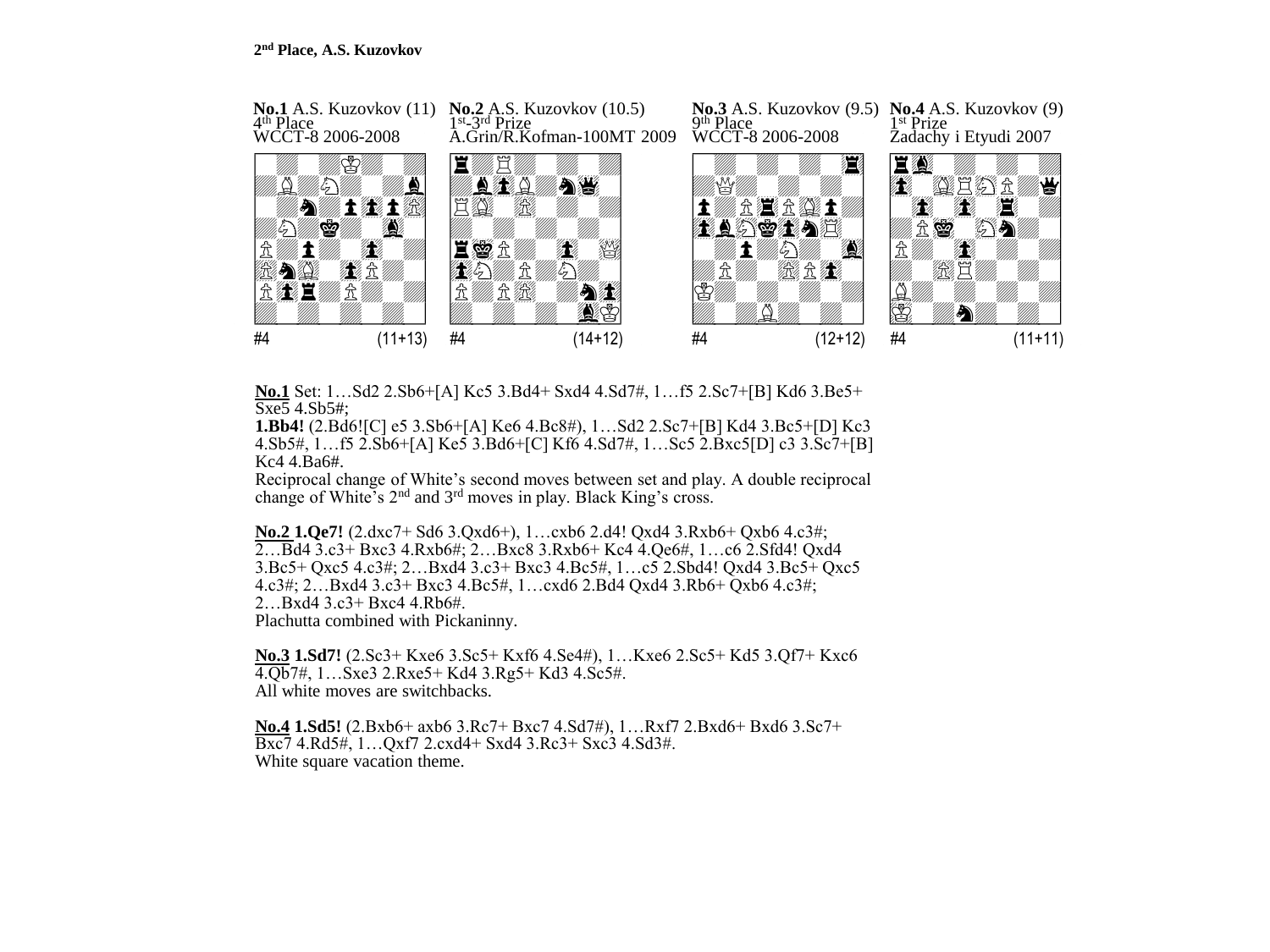### **3 rd Place, Alexandr Feoktistov**



**No.1 1.c3!** {2.fxe7 (2.Rhd1 e5!) ~ 3.e8S! ~ 4.Sf6#}, 1...e6 2.Bg4! a4/~ 3.Rh4 ~ 4.Bh3#; 3…exf5 4.Bf3# (3…Se5 4.Re3#), 1…e5 2.Rf3 Be6 3.Bg2! ~ 4.Rf4#; 3…Kd5 4.Rd3#, 1...Be6/exf6 2.Rhd1! ~ 3.Rd4+ cxd4 4.Rxd4#; 2...Sd2 3.R1xd2 ~ 4.Re3#. Complex of self-blocks, battery formation and play, triple switchback and dual avoidance on the second move.

**No.2** 1.Bd7? Qc1! 2.Bc5 Qxc5! (Bxc5?), 1.Bc5? Bxc5! 2.Bd7 Bxb4!, 1.Bc8? Qh7! 2.f7 Qxf7 (Bxf7?), 1.f7? Bxf7! 2.Bc8 Qh8!; **1.Bg4!** Qe1/Qh7/~ 2.Bf3+ Se4/Qe4 3.Bxe4+ Qxe4/Sxe4 4.Qxe4#, 1…Rg1 2.Bd7! Rc1 3.Bc5! Rxc5/Bxc5 4.Sxb6/Bc6#, 1…Rh2 2.Bc8! Rh7 3.f7! Rxf7/Bxf7 4.Be6/Bb7#. Holzhausen and Novotny interferences.

**No.3** 1.Rab4+? Kxa5 2.Rxb7 Be8!, 1.Rcb4+? Kxc5 2.Rb6 e5!; **1.Qh8!** (2.Qxa8/Bd8/Bxe3), 1…Rxh8 2.Rab4+! Kxa5 3.Rxb7! Be8 4.Bd8#, 1…Bxh8 2.Rcb4+ Kxc5 3.Rb6! e5 4.Bxe3#. Mutual interferences by Black.

**No.4** 1.Rb4? cxb4!, 1.Re8? Be6!, 1.Rd8? e6!, 1.Sb3? Kxd3!; **1.Bc3!** (zz),  $1...$ Be6 2.Rb4! ~ 3.fxe7+ f5 4.Rxc4#; 2...cxb4 3.Rd4+ Ke5 4.Sd3#, 1…e6 2.Re8 e5 3.Rxe5+ fxe5 4.f6#; 3…Sxe5 4.Re3#, 1...e5 2.Rd8 Be6  $3.$ Sb $3 \sim 4.$ Sxc5#.

Line openings in all three variations.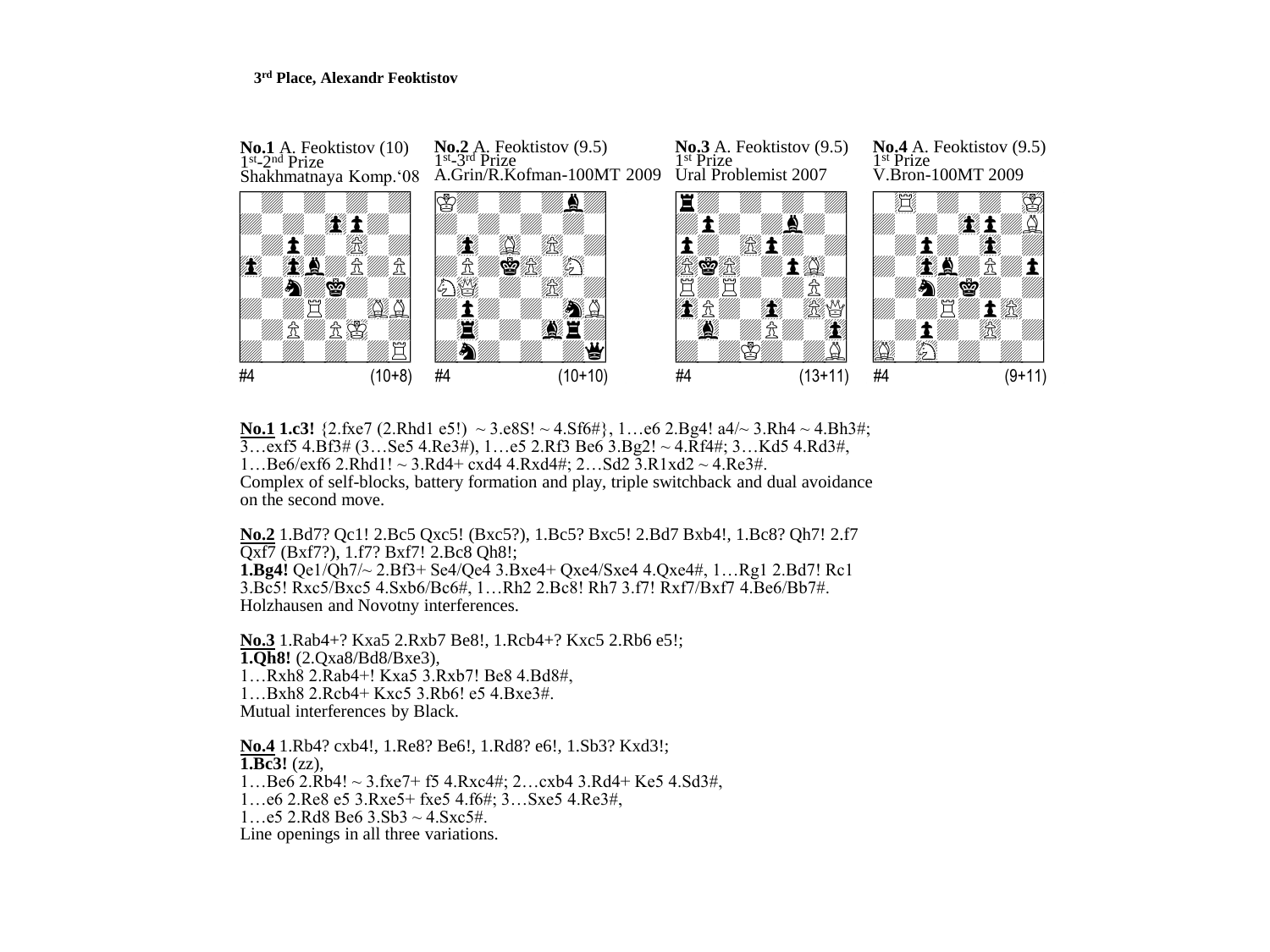# **Group D, STUDIES**

# **1 st Place, Oleg Pervakov**



**No.1 1.Rgg5!** (1.Rg1? Qh8+) **f3! 2.Rg4+!** (2.Rxa5+? Qxa5+ 3.Rxa5+ Kxa5 4.Kd3 f2 5.Ke2 Kb4! 6.h6 Kc3! 7.h7 f1Q+ 8.Kxf1 Kd2 9.h8Q e2+ 10.Kg2 e1Q draws) **Ka3 3.Kc2! a4 4.Rc3+ Ka2 5.Rb4! a3 6.Kc1! Qh8! 7.Rc2+ Qb2+ 8.Rcxb2+!** (8.Rbxb2+? axb2+ 9.Rxb2+ Ka3! 10.Kd1 Kxb2 11.h6 f2! 12.Ke2 Kc2 13.h7 f1Q+ draws.) **axb2+ 9.Kc2! b1Q+!** (after 9…b1B+? 10.Kc3 Bh7 11.Rf4 f2 12.Kd4 e2 13.Rxf2 or 9…Ka3 10.Rb3+ Ka4 11.Rxe3 wins) **10.Rxb1 f2! 11.h6 e2 12.Ra1+! Kxa1 13.h7 e1S+** (13…Ka2 14.h8Q e1S+ 15.Kc3! f1Q 16.Qa8+ Kb1 17.Qb7+ Kc1 18.Qb2+ Kd1 19.Qd2#) **14.Kb3 f1Q 15.h8Q+ Kb1 16.Qb2#** 

**No.2 1.Qa8!** (1.Qf7? Bh4! 2.Bxh5+ Ke1 3.Se3 d1Q 4.Bxd1 Qg1 draws) **Qh3!** (1…Qxa8 2.Bxh5+ Qf3 3.Bxf3#; 1…Qxf1 2.Bxh5+ Qe2 3.Qa4#) **2.Qc8!** (2.Qa6? Qc3+ 3.Kxa2 Bh4 4.Se3+ Kc1 5.Qf1+ Be1 6.Qb5 d1Q 7.Sxd1 Kxd1 draws) **Qf3!** (2…Qxf1 3.Bxh5+ Qe2 4.Qc2#; 2…Qxc8 3.Bxh5+ Qg4 4.Bxg4#; 2…Qc3+ 3.Qxc3 Sxc3 4.Bxh5+ Se2 5.Se3#; 2…Qg4 3.Qc4 Qxd4+ 4.Qxd4 exd4 5.Bxh5#) **3.Qc4!** (3.Qc6?! Ke2! draws) **Bf2!** {3…Qb7+ 4.Ka1!; 3…Bh4 4.Bxh5! (4.Se3+? Ke1!) Qxh5 5.Se3+ Ke1 6.Qf1#} **4.Se3+!** {4.Bxh5? Bxd4+! 5.Kxa2 Qxh5 6.Se3+ (6.Qf1+??) Bxe3 7.Qf1+ Kc2 8.Qb1+? (8.Qc4+ Kd1 9.Qf1+ draws) Kc3 9.Qb3+ Kd4!, d4-square is not occupied by the black Bishop} **Bxe3 5.Bxh5 Bxd4+ 6.Kxa2 Qxh5 7.Qf1+ Kc2 8.Qb1+ Kc3 9.Qb3#,** because now d4-square is not occupied by the black Bishop!

**No.3 1.Bg7+!** (Early 1.Se6? Se2+ 2.Kh4 Sd4 3.Bg7+ Kg8! 4.Sxd4 Bxd4 5.Bb3+ Kh7 wins. Not 1.Bb3? a1Q 2.Sf7+ Kh7 3.Sg5+ Kxh6 4.Sf7+ Kh7! 5.Sg5+ Kg8 6.Sf7+ Kg8 7.Sg5+ Kf8 8.Sh7+ Ke8 9.f7+ Kd7 10.Be6+ Kc6 11.f8Q Qc3+ 12.Kg4 Qh3+ 13.Kg5 Qxh7 wins. Or 1.Sf7+? Kh7! wins) **Kh7** (1…Kg8 2.Bb3+ Kh7 3.Se6 draws) **2.Se6** (2.Sf7? Be3 wins) **Se2+ 3.Kh4!!** (Thematic try: 3.Kg4? Bxf5+! 4.Kxf5 Sd4+! 5.Sxd4 a1Q 6.Bc2 b3! 7.Sxb3 Qf1+!! – the f-line is open! Also, not 3.Kg2? Be4+ 4.Kh2 Bb8+ 5.Kh3 Bxf5+, or 3.Kf3? Sd4+, or 3.Kh2? Bb8+ wins) **Bf2+** (After 3…Sd4? 4.Sg5+ Kg8 5.Bb3+! Sxb3 6.Bh6! Bc5 7.f7+ Kh8 8.f6 and 9.Bg7#) **4.Kg4!** {Not 4.Kg5? Sd4! 5.f7 Be3+ 6.Kh4 (or 6.Kh5 Sxe6 7.fxe6 Kxg7 8.e7 Bg6+ wins) 6…Sxf5+ 7.Kg4 Sxg7 8.f8Q a1Q wins} **Bxf5+!** (Again mate after 4…Sd4? 5.Sg5+ Kg8 6.Be8! Bxf5+ 7.Kh5 Be6 8.Bg6 & 9.Bh7#) **5.Kxf5 Sd4+! 6.Sxd4 a1Q 7.Bc2! Kg8** (If 7…Qxd4 then 8.Kg5+ Kg8 9.Bb3+ Kh7 10.Bc2+ with perpetual check.) **8.Bb3+ Kh7 9.Bc2 b3!** Sudden counterplay! **10.Sxb3 Qa3!** (The best, attack d6-square. Not 10…Qc3 11.Be4! Qg3 12.Sa5 Bc5 13.Sc6 Qe3 14.Sd8 draws.) **11.Sa1!!** {Not 11.Be4? Qd6! 12.Sc1 Bd4 13.Bb1 (13.Sd3 Bc3 14.Kg4+ Kg8 15.Sf4 Bxf6 16.Bxf6 Qxf6 wins) 13…Bxf6 14.Bxf6 Qc5+ wins, or 11.Sd4? Bxd4 wins} **Qg3! 12.Ke6+** (12.Sb3? Qg6+ wins) **Kg8 13.Bb3! Qc7!** (13…Kh7 14.Bc2+ Kg8 15.Bb3 and so on) **14.Kf5+** (14.Sc2? Qf7+ wins) **Kh7 15.Bc2! Qg3 16.Ke6+ Kg8 17.Bb3** with positional draw.

**No.4 1.g3! Kf6** {1…Sh6 2.Ke7, or 1…h5 2.Ke8! Sf6+ 3.Kf7 Se4 4.Ke7 Sf6 (4…Sxg3 5.f6) 5.Ke6} **2.Ke8!** {2.g4? h5 3.Sf3 (3.gxh5 Kg5 4.Sf3+ Kxf5 draws) 3…hxg4 4.hxg4 Sh6! 5.g5+ Kxf5 6.gxh6 Kg6 draws} **h5! 3.Sg2!!** {3.Sg6? Sh6 4.Se7 Kg7! 5.h4 (5.Kd8 Kf6 6.Kd7 h4! 7.g4 Sxg4 draws) 5…Kf6 6.Kf8 Sg4 draws} **Kxf5** (3…Sh6 4.Se3 h4 5.gxh4 Sxf5 6.Sxf5 Kxf5 7.Kf7 wins; 3…Se7 4.Se3 Sc6 5.Sd5+! Kxf5 6.Se7+ Ke4 7.Sxc6 Kf3 8.g4 hxg4 9.Se5+ Kf4 10.Sxg4 Kg3 11.Sf2 wins) **4.Kf7 Sh6+** ( After 4…Sf6 5.Sh4+ Kg5 6.Sf3+ Kf5 7.Sd4+ Ke5 8.Kg6 Se4 White wins with 9.Se2! Sf2 10.h4 Ke4 11.Kxh5 Kf3 12.Kg5! Se4+ 13.Kg6 Kxe2 14.h5) **5.Kg7 Sg4 6.Sh4+ Kg5 7.Sf3+ Kf5 8.Sd4+ Kg5 9.h4#.** Ideal mate with two self-blocks.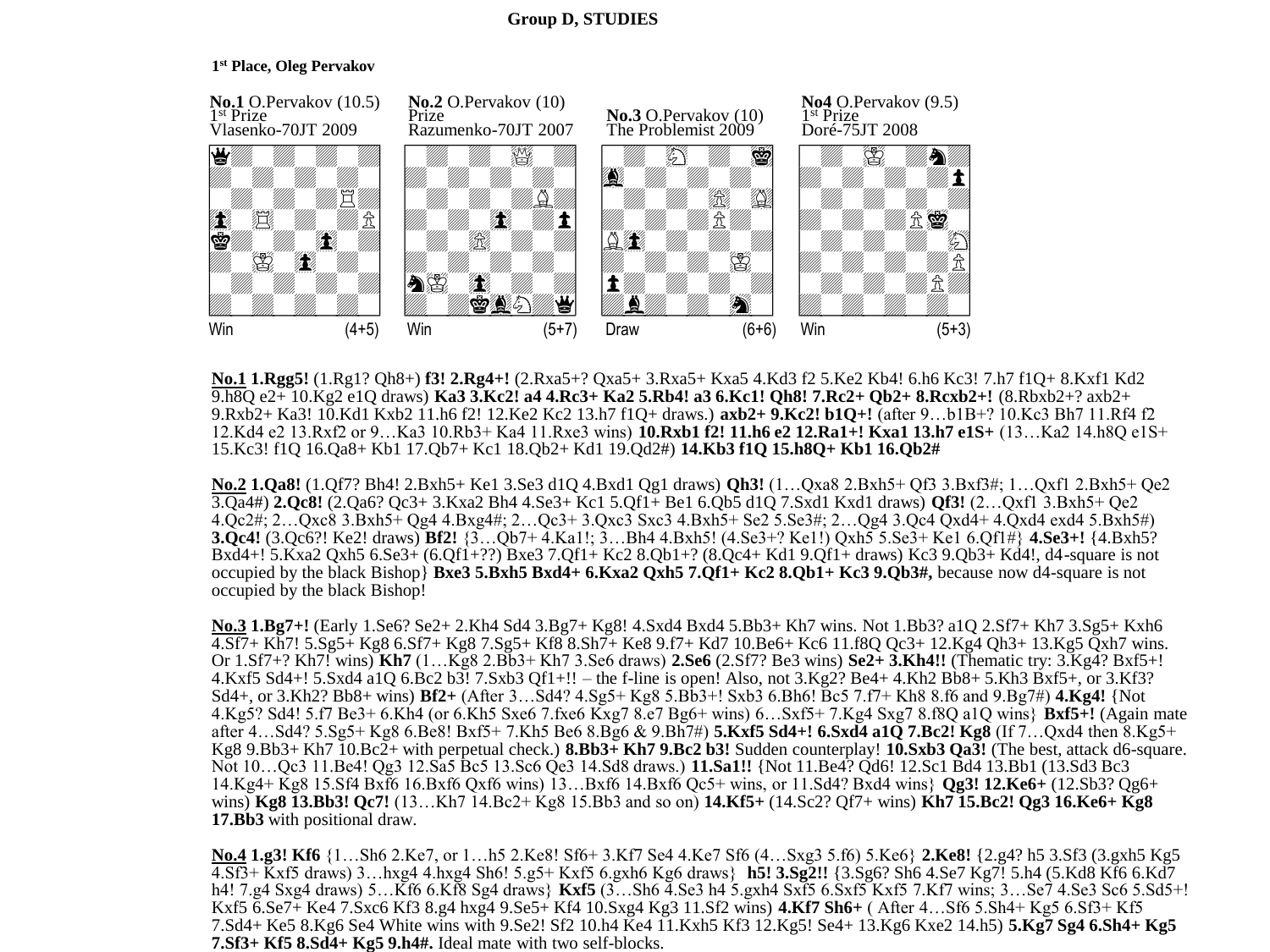

**No.1 1.f7! Bd6** (1…Ra3+ 2.Rxa3 Bd7+ 3.Kb3 Be6+ 4.Kc2 b3+ 5.Kb1/Kd3 Bxf7 6.Ra7 wins) **2.Rxd6 Rf3 3.Bd3+!** {Thematic try: 3.Bg6? Bf5 4.Bh5 Bg4 5.Rd3 (5.Rd1+ Kg2!) Rf2! 6.Bg6 Be6 draw} **Ke1** (3…Kg1 4.Bg6 Bf5 5.Bh5 Bg4 6.Rg6; 3…Kg2 4.Be4 wins) **4.Bg6 Bf5! 5.Bh5!** (5.Rd1+? Kf2 6.Bh5 Bc2+) **Bg4 6.Rd1+! Kf2 7.Rd3!** The black Rook is blocked by the King **Rf6** (7…Rf4 8.Rd4) **8.Bg6 Bf5** (8…Ra6+ 9.Kxb4 Ra8 10.Rd6 Ke3 11.Rf6 Rf8 12.Kc5 wins) **9.Rd6!** The black Rook is blocked by the Bishop **Bc2+ 10.Ka5!** (10.Kb5? Rxf7 11.Bxf7 b3 draws) **Rf4 11.Rd2+** wins.

**No.2 1.Rb2+!** (1.Rb1? Sf3+ 2.Ke4 Se1 3.Rb2+ Kc3) **Kc1 2.Ra2!!** (First thematic try: 2.Rxf2? Sxf2 3.Ke3 Sh3 4.b6 Sf5+ 5.Kf3 Sd6 6.Kg4 Sf2+ 7.Kh5 Sfe4 8.Kh6 Sf6 9.Kg7 h5 10.Kxf6 h4 11.Ke5 h3 12.Kxd6 h2 13.b7 h1Q 14.b8Q Qh2+ wins) **Kb1 3.Rxf2 Sxf2 4.Ke3!!** (Second thematic try: 4.b6? Sf5+! 5.Ke5 Se7 6.Kf6 Sc6 7.Kg5 Se4+ 8.Kh6 Sf6, the black Knight is on c6) **Sh3** (4…Sg4+ 5.Kf4 Sf5 6.Kg5 Sd7 7.Kxh4) **5.b6 Sf5+ 6.Kf3! Sd6** (6…Sd4+ 7.Kg4 Sf2+ 8.Kg5 Se4+ 9.kh6 Sf6 10.Kg7 h5 11.Kxf6 h4 12.Ke5 h3 13.Kxd4, King's cicrcle) **7.Kg4 Sf2+ 8.Kh5!** {8.Kg5? Sf7+! 9.Kh5 (8.Kf6 Sd8 10.Kg5 Se4+ 11.Kh6 Sf6) 9…Se4 10.b7 Sf6+ 11.Kh4 Sd7 wins} **Sfe4 9.Kh6 Sf6 10.Kg7! h5** (10…Sde8+ 11.Kh6 Sd6 12.Kg7) **11.Kxf6 h4 12.Ke5 h3 13.Kxd6 h2 14.b7 h1Q 15.b8Q+**  draws.

**No.3 1.Sh5!** (1.Se8? e5+ 2.Kd8 exd4 3.Rh1 Sg5=; 1.Rh1? Kxg7! 2.Rxh3 Sd6+ 3.Kd7 Sf5 4.Rd3 Kf6 draws) **e5+ 2.Kb8!!** (Thematic try: 2.Kc7? exd4 3.Rh1 Bg2 4.Rh4 Kg8 5.Rg4+ Kh7! 6.Rxg2 d3 7.Rg1 d2 8.Rd1 Kg6 9.Sf4+ Kf5 10.Sd3 Kg4 11.Rf1 Sc3 12.Sb2 Sd5+!! 13.Kd6 Se3 draws; or 2.Kd8? exd4 3.Rh1 d3! 4.Rxh3 Sf2 5.Rg3 d2 draws) **exd4** (2…Bg4 3.Re1!) **3.Rh1 Bg2** {3…d3 4.Rxh3 Sf2 5.Rg3! d2 (5…Kh7 6.Sf6+ Kh6 7.Sg4+!) 6.Sf6 d1Q 7.Rg8#; 3…Sg5 4.Sf4} **4.Rh4 Kg8 5.Rg4+** with: **A 5…Kf8!** (5…Kf7 6.Rxg2 d3 7.Rg7+ Ke6 8.Sf4+ wins) **6.Rxg2 d3 7.Rg1 d2** (7…Sc3 8.Rf1+ Ke7 9.Rf2) **8.Rd1 Ke7 9.Sf4 Kd6 10.Sd3 Kd5** (10…Kc6 11.Se5+) **11.Sf2! Sxf2 12.Rxd2+** wins, **B 5…Kh7 6.Rxg2 d3 7.Rg1 d2 8.Rd1 Kg6 9.Sf4+ Kf5 10.Sd3 Kg4 11.Rf1! Sc3 12.Sb2 Kg3** (the white King is too far) **13.Sd1!** wins.

**No.4 1.Rh7!** (1.Sg8? Rf1+ 2.Kxf1 a1Q+ 3.Kg2 gxh4! draws) **Rf1+** (1…gxh4 2.Sf7+ Kg4 3.Bd7+ Kf4 4.Rxh4#) **2.Kxf1 a1Q+ 3.Kg2 Qxa4 4.Kh3!!** (Thematic try: 4.Sf5+ Kg4 5.Se3+ Kf4 6.Re7 gxh4! 7.Re4+ Qxe4+ 8.dxe4 Kxe4 9.Kh3 g5 draws) **Qxh4+** (4…gxh4 5.Sf7#) **5.Kg2** domination with: **A 5…Qa4** (5…Qb4 6.Sf5+ Kg4 7.Se3+ Kf4 8.Sd5+) **6.Sf5+ Kg4 7.Se3+ Kf4 8.Re7 g4 9.Re4+** wins, **B 5…Qe1 6.Sf5+ Kg4 7.Se3+ Kf4 8.Rf7+ Ke5 9.Re7+ Kf6 10.Sd5+** wins, or **9…Kd6 10.Sf5+** wins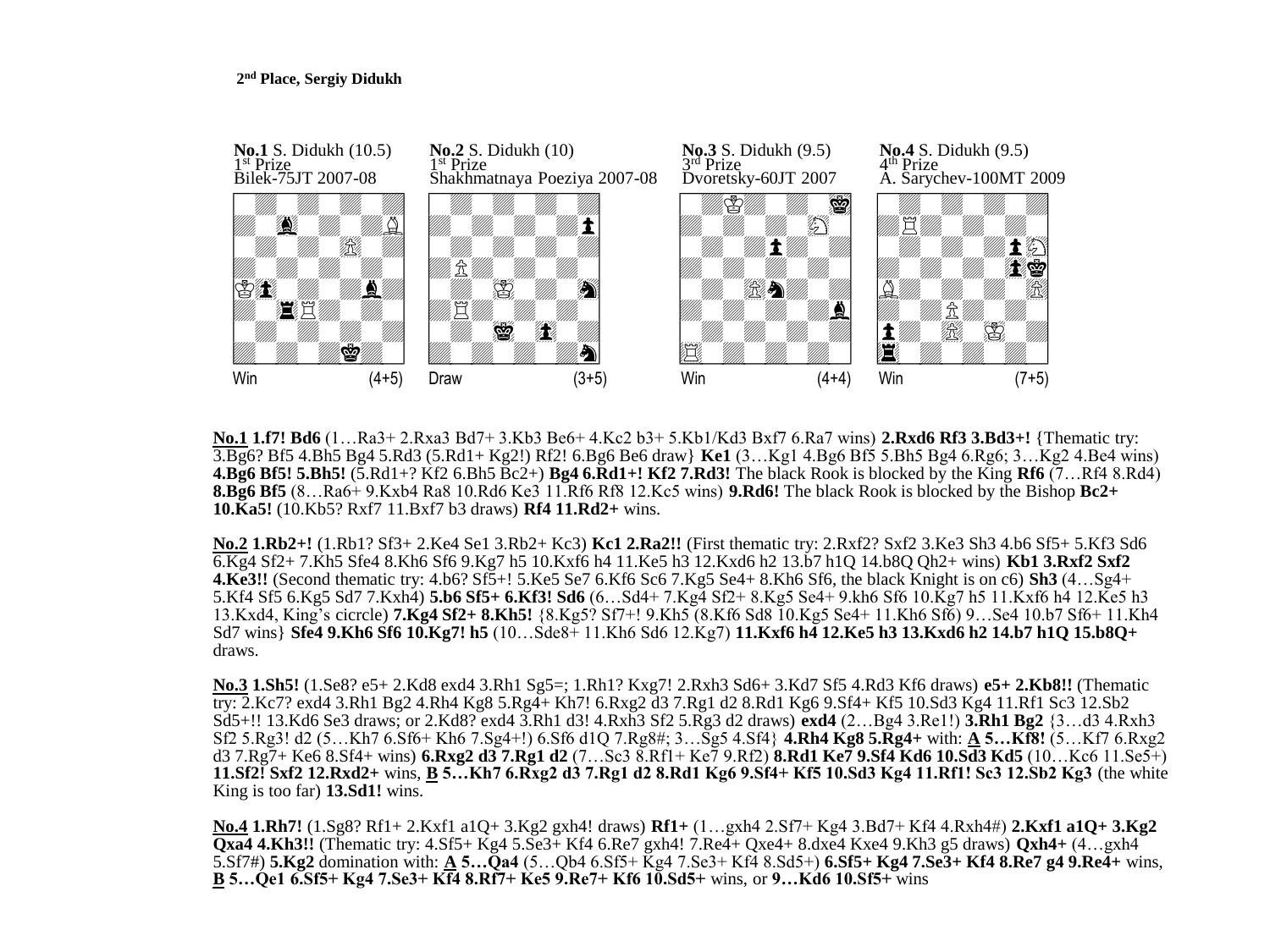### **3 rd Place, Yuri Bazlov**



**No.1 1.Rf1!** (1.Rd2? Qh6+ 2.Sh3 Qxd2; 1.Rd3? Qf2+ 2.Kh3 Qf5+ wins) **Qb2+** (1…Qh6+ 2.Sh3 Qd6 3.Rf5 Qe6 4.Rh5 Se4 5.Sf4 Qa2+ 6.Sg2=) **2.Kh3** (2.Kg3? Se2+) **Qe2 3.Rf5 Qh5+ 4.Kg2** (4.Kg3? Se2+ 5.Kg2 Sd4 6.Se4 Qe2+ wins) **Sd5** (4…Se4 5.Sxe4 Qxf5 6.Sd6+) **5.Kg3** (5.Se4? Se3+ 6.Kg1 Qd1+ and 7…Sxf5, or 5.Sd7? Qg4+) **Se7 6.Sg4** (6.Kf4? Qh2+ 7.Kg4 Qg2+ 8.Kf4 Sd5#) **Sxf5+ 7.Kf4 Qg6 8.Se5 Qf6 9.Sg4** (9.Se4? Qe6 10.Sg5 Qc8 wins) **Qf8 10.Se6 Qf7 11.Sg5 Qg6 12.Se5 Qf6 13.Sg4 Qf8 14.Se6 Qf7 15.Sg5** positional draw.

**No.2 1.Bh4+!** (1.Qxc8? Qa4+ 2.Kd5 Sc7+ 3.Qxc7 Qd1+ 4.Kc6 Qc2+ 5.Kb5 Qb3+ 6.Ka6 Bxc7; 1.Be5+? Qxe5; 1.Rf7+? Kxf7 2.Qf5+ Sf6 3.h8S+ Kf8 4.Qxc8+ Se8 5.Sg6+ Kf7 6.Qf5+ Qf6) **Qxh4 2.Rf7+ Kxf7 3.Qf5+ Qf6** (3…Sf6 4.h8S+ Kf8 5.Sg6+ wins) **4.Qxf6 exf6** (4…Sxf6 5.h8Q Bf4 6.Qg7+ Ke6 7.h7 Sxh7 8.Qxh7 Sd6 9.Qg6+ Ke5 10.Kd7 wins) **5.h8Q Bf8** (5…Bf4 6.h7 Se7+ 7.Kd7 Sg7 8.Qd8) **6.h7** (6.Qh7+? Bg7 7.hxg7 Sxg7 8.Qe4 Se7 draws) **Se7+ 7.Kd7 Sg7 8.Qg8+ Sxg8 9.h8S#**

**No.3 1.Qd5!** (1…Qg8+ 2.Qxg8 Rxg8 3.Kxg8 Bf7+ 4.Kg7 Be6 5.Bd6+ Kd8 6.Kf6 Bxd7 7.Bc7+ Kc8 8.Ke7 Bf5 9.Be5; 1…Sf2 2.Qe5+ Re6 3.Qg7+ Bf7 4.Qc5+ Ke6 5.Qw5#; 2…Kf7 3.Qe8+ Qxe8 4.d8Q+; 1…Re6 2.Qg5+ Rf6 3.Qe5+ Kf8 4.Ra8 Rf7+ 5.Kh8 Rxd7 6.Qf6+ Ke8 7.Qe6+ Re7 8.Qg8+; 4…Qxa8 5.Qd6+ Re7 6.Qf6+ Bf7 7.Qh6#) **Sg3 2.Bxg3 Rg7+ 3.Kxg7 Qf8+ 4.Kh7 Bg6+ 5.Kxg6 Qg8+ 6.Kh6 Qh8+ 8.Kf4**  (8.Qxg8? stalemate) **Qxd5 9.Bh4+ Ke6 10.d8S+** (10.d8Q? Qe4+ 11.Kg5 Qe3+ and 12…Qxa7) **Kd6 11.Be7#**

**No.4 1.Qf7!** (1.Sf6+? Kg6 2.Qh6+ Kf7 3.Qh7+ Kxf6 4.Qh6+ Ke7 5.Qe6+ Kd8 6.Qd6+ Ke8 draws) **Kh8 2.Se7 Sf3+ 3.Sxf3 Rc4+ 4.Qxc4** (4.Kg3? Qc7; 4.Bf4? Rxf4+ 5.Qxf4 Kg7 6.Sf5+ Kf7 7.Kg5+ Ke8 8.Qe3+ Be4 9.Qxe4+ Kd7 draws) **Qh5+ 5.Kxh5 Bxf3+ 6.Qg4 Bxg4 7.Kf6 Rg8+** (7…Rc4 8.Bg5 Be6+ 9.Kh6 Rc6+ 10.Sxc6 Kh7 11.Se7+ wins; 8…Rc6+ 9.Sxc6 Kg8 10.Bf8 wins; 7…Rd8 8.Bf4 Rd8+ 9.Kh6; 8…Be6/Bg6+ 9.Kh6 wins) **8.Kh6 Rd8 9.Bf4 Rd5 10.Sxd5 Kg8 11.Sf6+** wins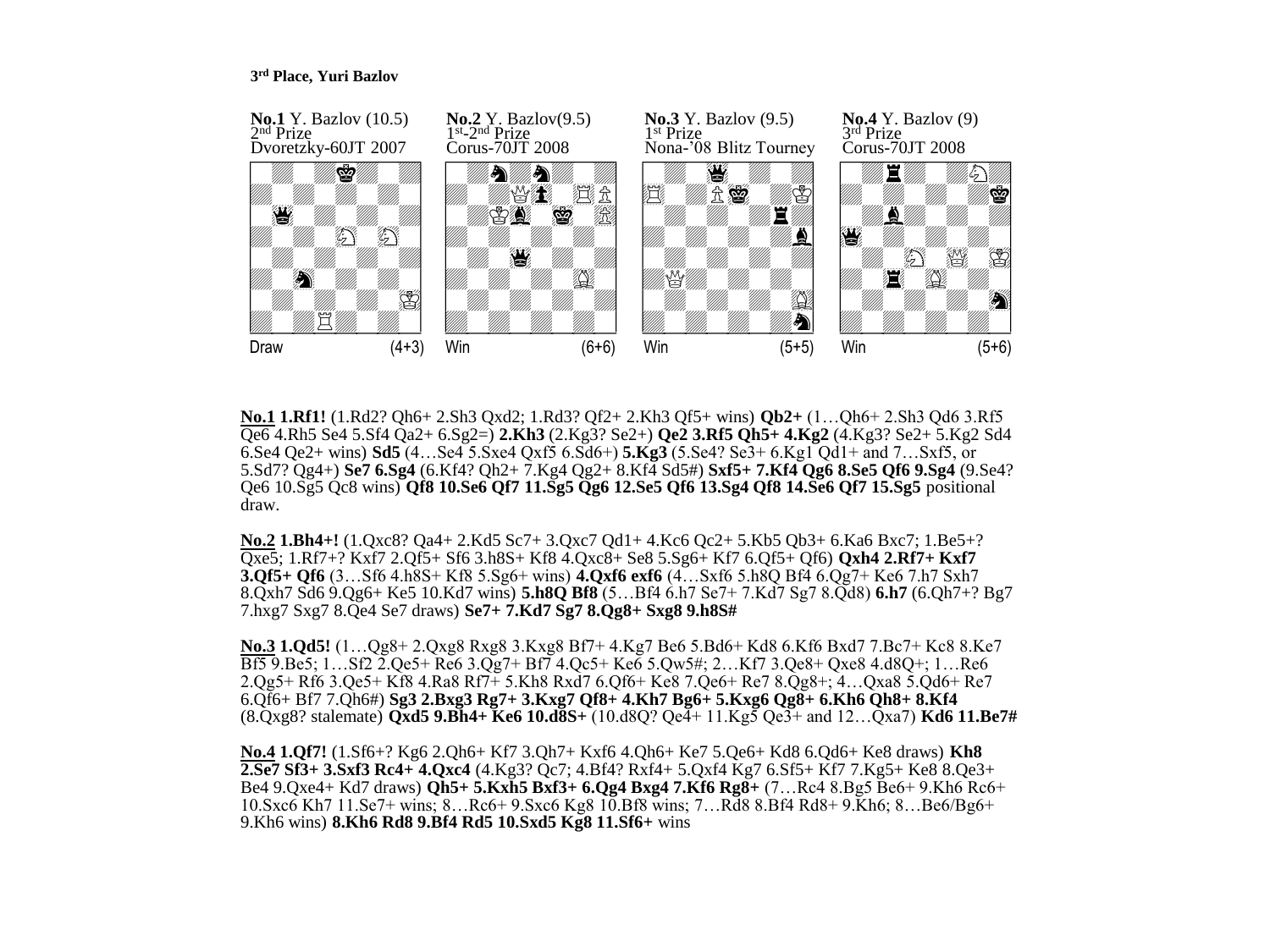**The highest scoring study** (There are four problems with the score of 10.5. The other three belong to composers who placed 1<sup>st</sup>, 2<sup>nd</sup> and 3<sup>rd</sup>)

> W\_\_\_\_\_\_\_\_w Aleksey Sochniev (10.5) 1 st Prize N.Rezvov-85JT



**1.Kc6!** (Thematic try: 1.Ke6? Sg4! 2.Kxe7 Rxd7+! 3.Kxd7 Se5+ 4.Kc8! Sxd3 5.a6 c4 6.a7 c3 7.a8Q c2 8.Qf3+ Kh2 9.Qh3+ Kg1 10.Qe3+ Kh2 11.g4 c1Q+ 12.Qxc1 Sxc1 13.g5 Sd3 14.g6 Sf4 15.g7 Sd5 16.g8Q Se7+ =) **1…Sg4!** (1…c4 2.Bc2! Sg4 3.Kc7 Rxd7+ 4.Kxd7 Se5+5.Kc8 Sc6 6.a6 Sa7+ 7.Kb7 Sb5 8.Kb6 Sd6 9.Kc5 Sc8 10.Kxc4 Kxg2 11.Bf5 Sa7 12.Kc5 +-) **2.Kc7 Rxd7+! 3.Kxd7 Se5+ 4.Kc8!!** (Thematic try: 4.Kc7? Sxd3 5.a6 c4 6.a7 c3 7.a8Q c2 8.Qf3+ Kh2 9.Qh3+ Kg1 10.Qe3+ Kh2 11.g4 c1Q+ 12.Qxc1 Sxc1 13.g5 Sd3 14.g6 Sf4 15.g7 Sd5+ 16.Kd7 Sf6+ =; 4.Ke6? Sxd3 5.a6 c4 6.a7 c3 7.a8Q c2 8.Qf3+ Kh2 9.Qh3+ Kg1 10.Qe3+ Kh2 11.g4 c1Q 12.Qxc1 Sxc1 13.g5 Sd3 14.g6 Sf4 +=) **4…Sxd3** (4…c4 5.Bc2 Sc6 6.a6 Sa7+ 7.Kb7 Sb5 …) **5.a6 c4 6.a7 c3 7.a8Q c2 8.Qf3+ Kh2 9.Qh3+ Kg1 10.Qe3+ Kh2 11.g4!! c1Q+ 12.Qxc1 Sxc1 13.g5 Sd3 14.g6 Sf4 15.g7 Sd5 16.g8Q! +-**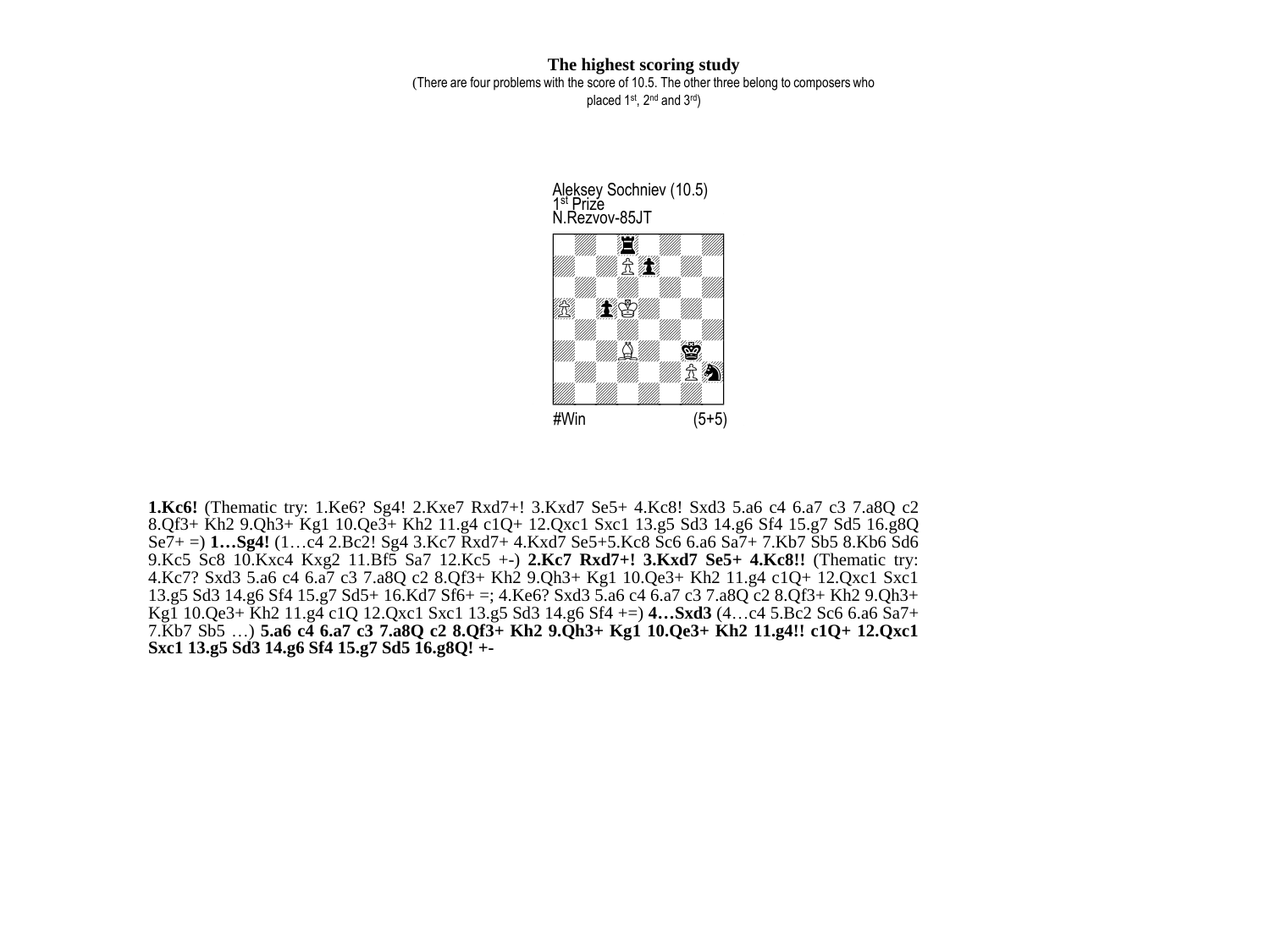# **Group E, HELPMATES**

### **1 st Place, Alexandr Semenenko**



**No.1** a) 1…Sb8 2.Qg3 (Q~?) Sd7 3.Bf3 Kd3 4.Bh5 Ke4 5.Bf7 Sf8# b) 1…Sc7 2.Qg2 (Q~?) Sb5 3.Rf3 Kd5 4.Rb3 Kc4 5.Rb2 Sxa3# Orthogonal/diagonal Queen hideaways and interferences on f3, allow the white king to pass. Perfect harmony.

**No.2** a) 1.Kf4 Sd1 2.Rh5 Sf2 3.Kg5 Sh3#,

b) 1.Kd6 Sa4 2.Re8 Sb6 3.Ke7 Sc8#,

c) 1…Kd5 Se1 2.Bc3 Be6 3.Kd4 Sf3#

Theme: *A black piece (a) stands on the square (M) in the initial setting. In B1, (a) opens the line (x) to another black piece (b) or a white piece (B), which plays acroos the line in B2 or W2. The same piece (a) returns on the thematic line (x) but on square (N).*  Tripling of the theme with echo-model mates.

**No.3** a) 1.Kf5 bxb3 2.Be4 Rh6 3.Sb6 Be6#, b) 1.Kf4 Rxb3 2.Re4 Bh5 3.Sb5 Rf3# Line openings, Grimshaw on e4 and self-pins on b3.

**No.4** 1.Qf4 Rxc6+ 2.Ke5 h3 3.Kf5 Rc5#, 1.Sf4 Be8 2.Ke6 h4 3.Kf5 Bd7# Diagonal/orthogonal combination of motives: a double black anticipatory self-pin, black square vacation, dual avoidance, white switchback, white Pawn's one-two play and double model pin-mates.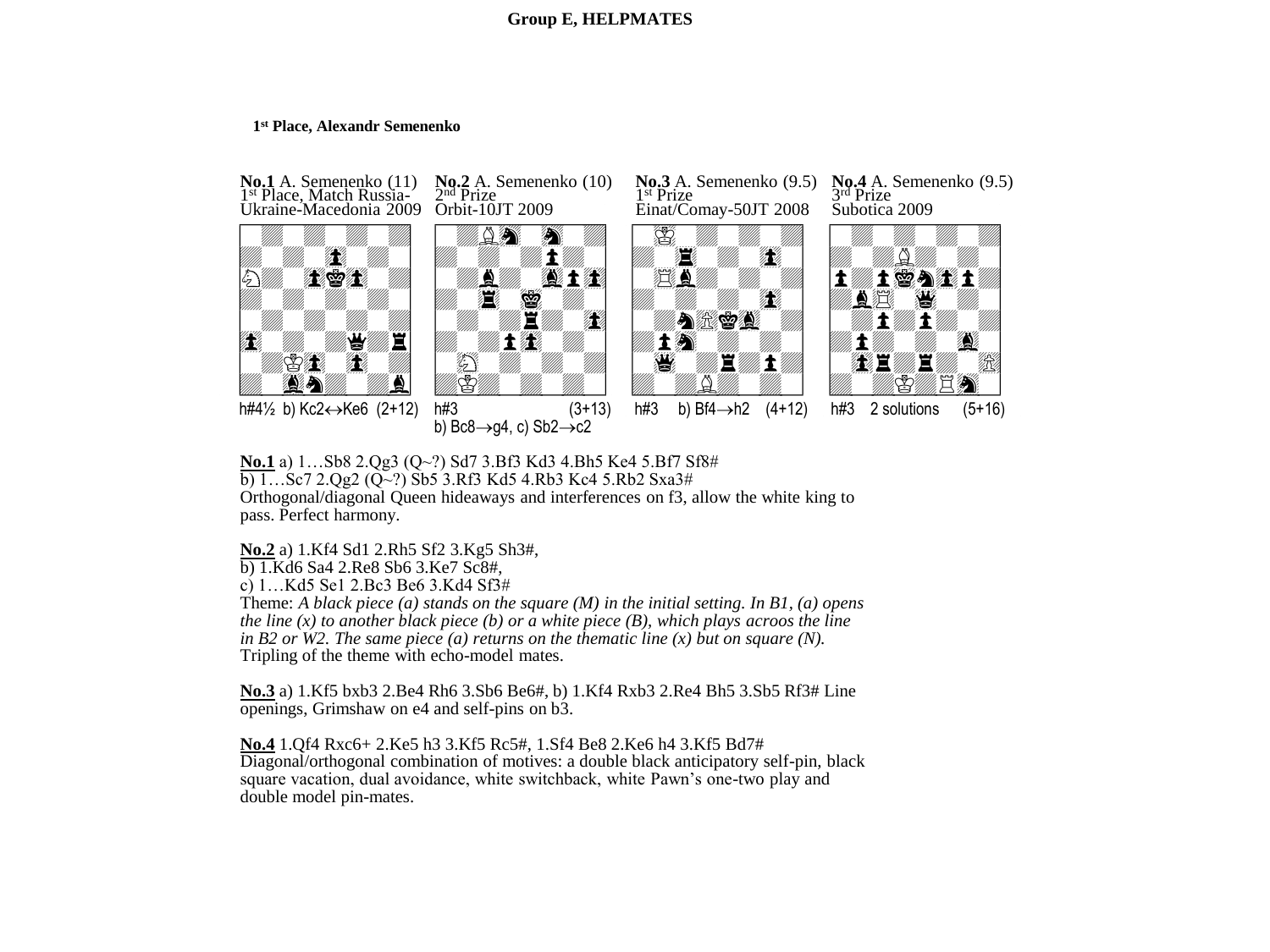### **2 nd Place, Viktor Chepizhny**



**No.1** 1…Sd4[a] 2.Sb3[A] Rh4#, 1…Sd5[b] 2.Sc7[B] Sc3#, 1…Bg4[c] 2.Qe2[C] Bf5#, 1.Sxb3[A] Sd5[b] 2.Sd4 Sc3# (1…Bg4? 2.Sd4 Bf5?), 1.Sxc7[B] Bg4[c] 2.Sd5 Bf5#  $(1...Sd\bar{4}\cdot\bar{2}.Sd\bar{5}R\bar{4}4\cdot\bar{2})$ ,  $1.Qxe\bar{2}[C]S\bar{d}4[a]2.Qd3Rh\bar{4}\#(1...Sd\bar{5}\cdot\bar{2}Z\bar{Q}d\bar{3}Sc\bar{3}\cdot\bar{2})$ Lacny theme, Nagnibida theme and cyclic dual avoidance.

**No.2** 1.gxf6 Qxf7 2.Sc3 (Sb4/Sxb6?) Qxb3#, 1.Rxf6 Qf5 2.Sb4 (Sxb6/Sc3?) Qb5#, 1.Shxf6 Qh1 2.Sxb6 Sc3/Sb4?) Qc6# Triple gate openings, mixed ambush, cyclic triple dual avoidance and wQ-bS duel.

**No.3** 1.Kxe5 g7 2.Rf5 (Sf5?) Sg6#, 1.Kxf4 Ra4 2.Sf5 (Rf5?) Sxd3#, 1.Sxe5 Sd5 (Sg2?) 2.Rf4 Se7#, 1.Sxf4 Sf3 (Sc6?) 2.Qe5 Sh4#, 1.Qxe5 Sg2 (Sd5?) 2.Sf4 Sh4#, 1.Rxf4 Sc6 (Sf3?) 2.Se5 Se7# Triple double Zilahi, Umnov effects and model mates.

**No.4** 1.Sa6 Qc5+ 2.dxc5 Rd8#, 1.Sg8 Rd4+ 2.exd4 Qg5#, 1.Rc3 R8c4 2.bxc4 Ra5# Cyclic Zilahi with opening of mating lines.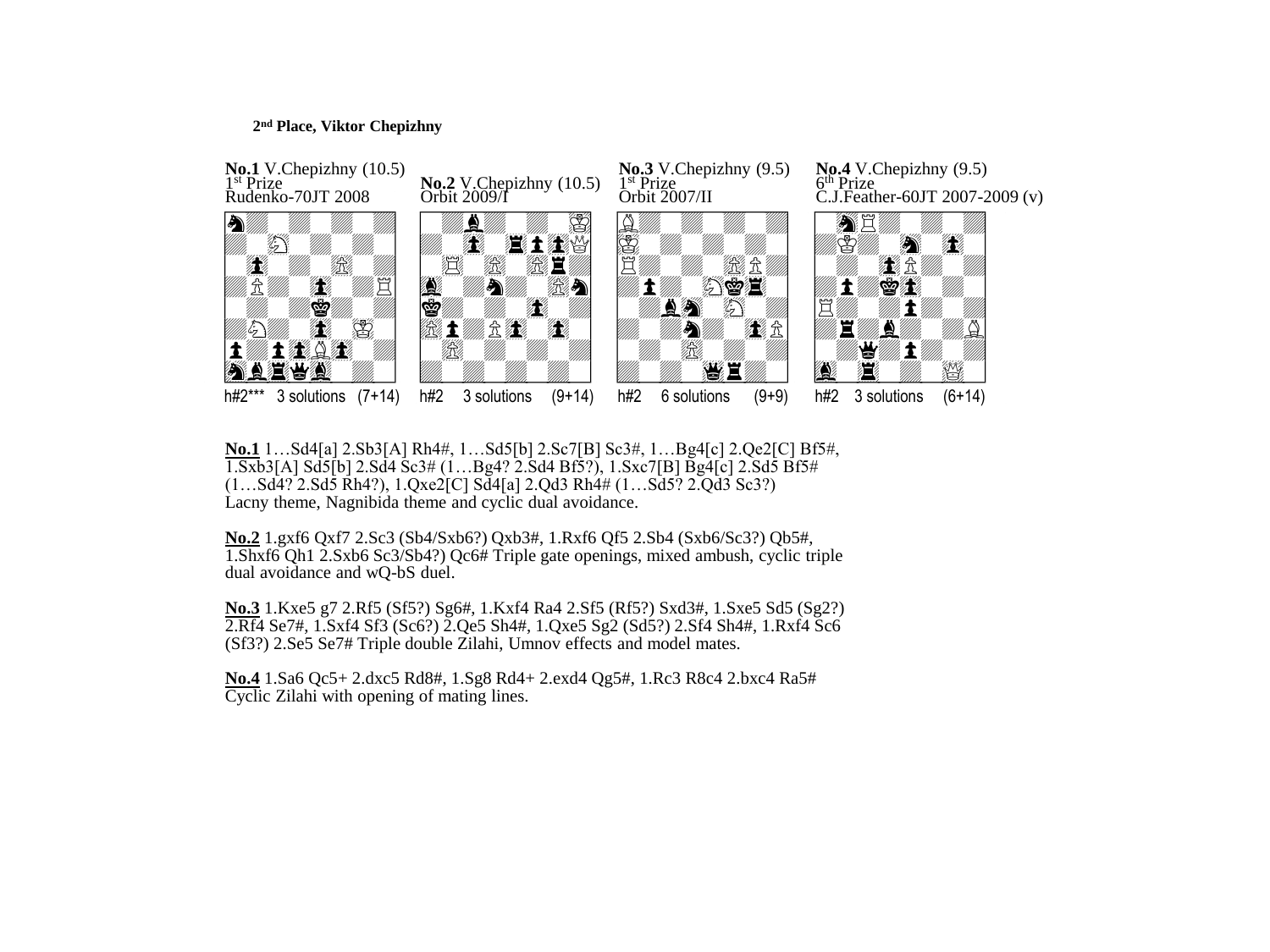#### **3 rd Place, Valery Gurov**



**No.1** 1.Sexf4 Kb4 2.Sxh3+ Sd4#, 1.Sgxf4 Kd6 2.Sxh5+ Se5#Anti-dual play by White and Black with original mates.

**No.2** a) 1.Bxa3 Sxd4+ 2.Kxe5 Sc6#, 1.Sxa1 Sxd3+ 2.Kxf3 Se1# Double Zilahi with double masked battery mates.

**No.3** 1.Sf3+ (Sd~?) Bd2+ 2.Sexd2 Sh3#, 1.Sd2+ (Se~?) Sf3+ 2.S4xf3 Be7# Parosh and Zilahi in an aristocratic Meredith.

**No.4** a) 1.Kg2 Be6 (Bxc4?) 2.Kf3 Bc8 3.Qf2 Bb7 4.Bxe4+ Bxe4#,  $\overline{b}$ ) 1.Be8 (Bd7+?) Kg4 2.Bg6 Kxh4 3.Bxe4 Kxg3 4.Bg2 Bxg2# White and black Bishop's ambush maneuvers.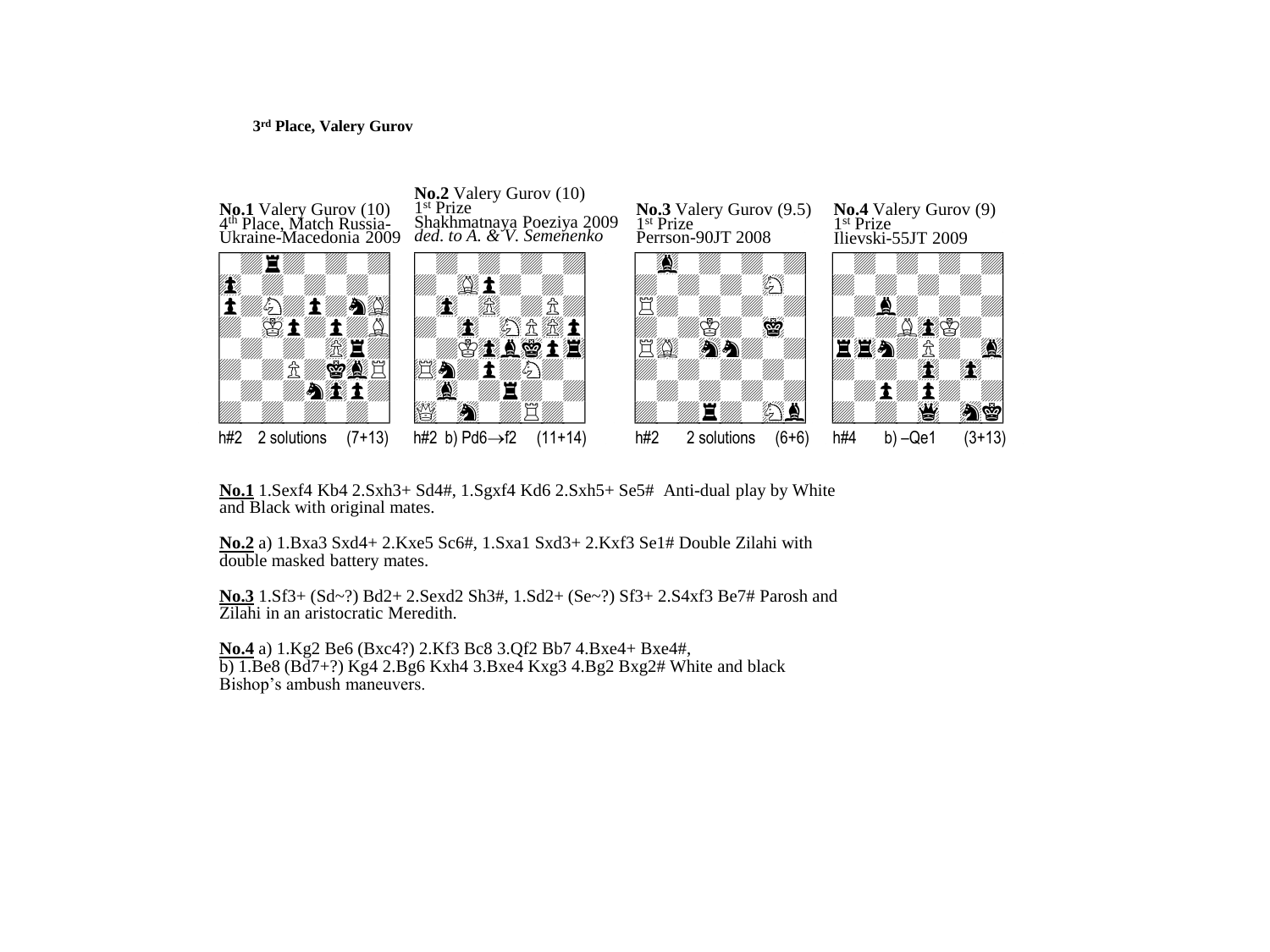#### **1 st Place, Andrey Selivanov**



**No.1** 1…h1Q 2.Qd3+ Qe4 3.g8Q h2 4.Rf4+ Kxf4 5.Qf3+ Qxf3 6.Qg4+ Qxg4#, 1…h1S 2.Re7 (3.Sd4+ Kxf6 4.Se2+ Kf5 5.Sg3+ Sxg3#) Sf2 3.Sd4+ Kxf6 4.Se2+ Kf5 5.Be4+ Sxe4 6.Sg3+ Sxg3#, 1.f7? (zz), 1…h1B 2.Qd3+ Be4 3.f8Q+ Ke6 4.Qe8+ Kf5 5.Qd5+ Bxd5 6.Qf7+ Bxf7#, 1…h1Q!; **1.Qa5!** (zz), 1…h1Q 2.Re5+ Kxf6 3.Qd8+ Kf7 4.Qe8+ Kf6 5.Se4+ Qxe4 6.Qg6+ Qxg6#, 1…h1B 2.b6+ Bd5 3.g8Q h2 4.Sd4+ Kxf6 5.Sb5+ Kf5 6.Qf7+ Bxf7#, 1…h1S 2.Sd4+ Kxf6 3.Qd8+ Kf7 4.Re7+ Kf6 5.Se2+ Kf5 6.Sg3#, 1…h1R 2.Rf4+ Kxf4 3.Qc7+ Kf5 4.Be4+ Ke6 5.Bg2+ Kf5 6.Bxh3+ Rxh3# Black AUW, different mates, Rukhlis, changed play, three phases, creation and play of the white battery, Queen switchback, Rook sacrifice.

**No.2 1.e7!** (2.Rf5+ Kd6 3.e8B+ Ke6 4.Bd7+ Bxd7#), 1…gxf6 2.Rd6+ Kxd6 3.e8R+ Kd7 4.Bc6+ Bxc6#, 1…Qxf7 2.Rc5+ Kd6 3.e8Q+ Qe7/Qxf8 4.Qd7+ Bxd7#, 1…d2 2.Rb5+ Kd6 3.e8S+ Ke6 4.Qb3+ Bxb3# White AUW with a four-fold play by a single white battery and a play by the second white Pawn battery.

**No.3** 1…Kb4 2.Sb7+ Rc5 3.Rf4+ Bxf4#, 1.Rg5? (2.Sf5+ Kxd5 3.Sd4+ Bxg5#), 1…Kb4 2.Sb7+ Rc5 3.Rg4+ Bf4#, 1…bxa5!;

**1.Ra5!** (2.Sf5+ Kxd5 3.Sd4+ Bg5#), 1…Kb4 2.Sb7+ Rc5 3.Rh4+ Bf4#, 1…Sxd3 2.Sxb5+ Kc4 3.Sa3+ Bxa3#, 1…Sxf3 2.Sc4+ Kd4 3.Qe3+ Bxe3#, 1…Rxa5 2.Se4+ Kb5 3.Sxc3+ Sxc3#, 1…bxa5 2.Se8+ Kb6 3.Rh6+ Bxh6# A six-fold play of the white S/Q battery with six different second moves by the front piece of the battery. All third moves by both sides are different. Good set-play and try.

**No.4** 1…gxf5 2.d8Q+ Kf7 3.Qe6+ Kxe6 4.Qd7+ Kxd7#; **1.Rf7!** (2.d8Q+ Kf7 3.Qe6+ Kxe6 4.Qd7+ Kxd7#), 1…Kxf7 2.d8S+ K~+ 3.Sf7+ Kxf7 4.Qe8+ Kxe8#, 1…Bxf7 2.d8B+ Kd5 3.Qd7+ Kc4 4.Qd3+ Kxd3#, 1…Kd5 2.d8R+ Kc4 3.Rd4+ Kc3 4.Bxb2+ Qxb2# White AUW with a good key (Rook sacrifice).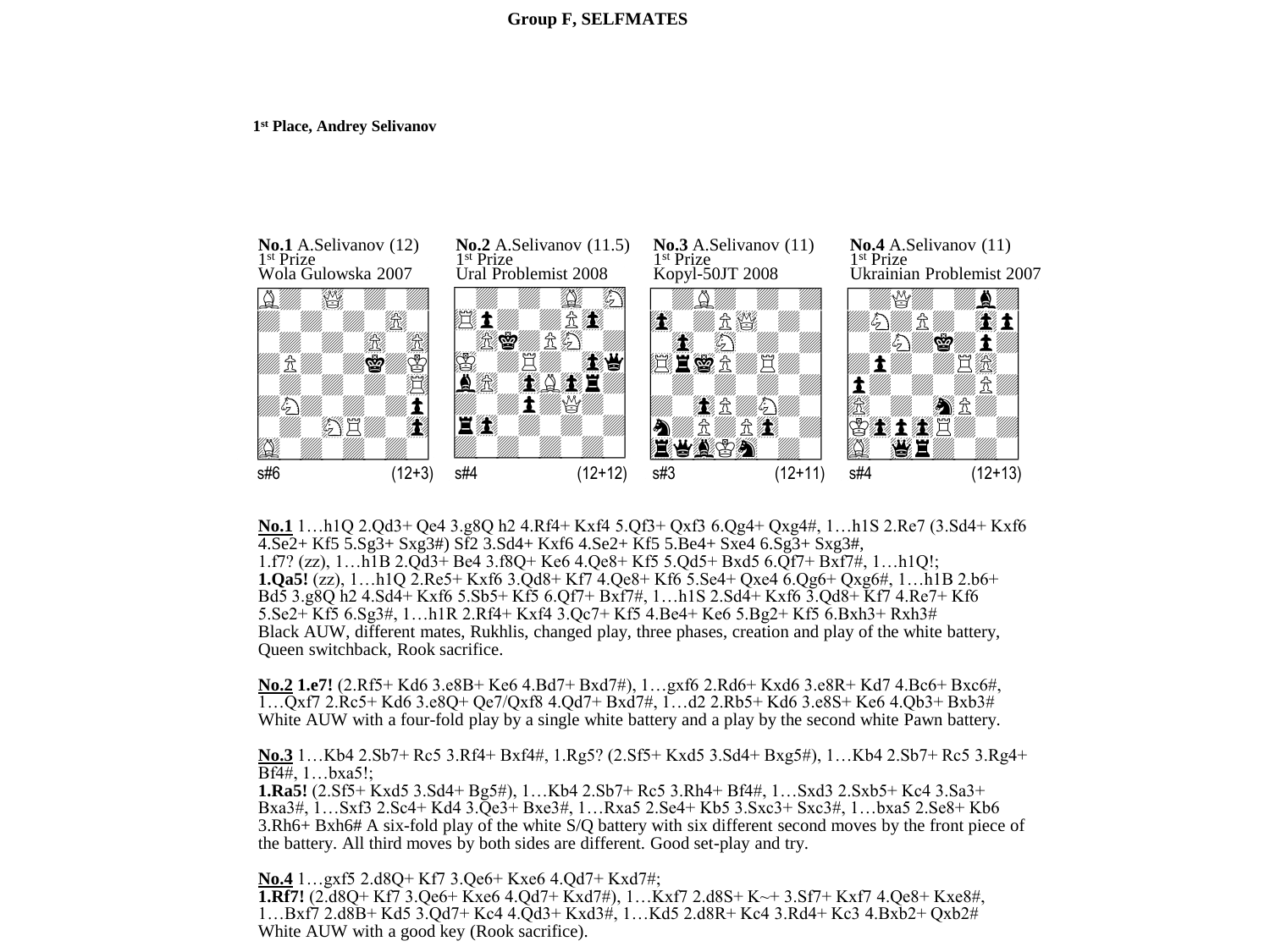

**No.1** Main plan: 1.Rxb2+? Bxb2 2.Rb7 Qf6!,

Foreplan: 1.Rab7 Bg5 2.Bb5? Bf6 3.Rxb2+ Bxb2 4.Be8! Qf6 5.Bg6+ Qxg6 6.Rxb2+ Kxb2#, 2…Rxd8+!; **1.Rab7!** (2.Rxb2+ Bxb2 3.Rxb2+ Kxb2#) Bg5 2.Bb6! (3.Rxb2+ Kxb2#) Bf6 3.Bc5! (4.Rxb2+ Bxb2 5.Rxb2+ Kxb2#) Bg5 4.Bb4! (5.Rxb2+ Kxb2#) Bf6 5.Bd6! Bg5 (d-file is closed) 6.Bb5 (6…Rd8+?) Bf6 and now main plan 7.Rxb2+! Bxb2 8.Be8! (9.Rxb2+ Kxb2#) Qf6 9.Bg6+! Qxg6 10.Rxb2+ Kxb2#

**No.2 1.Sh6!** (zz), 1…Qxh3 2.Rc7+ Kd6 3.Be5+ Ke6 4.Bxf4+ Kf6 5.Be5+ Ke6 6.Bxg3+ Kf6 7.Be5+ Ke6 8.Bf4+ Kf6 9.Bg5+ Rxg5#, 1…Qh1 2.Ra6+ Kc5 3.Bd4+ Kb4 4.Bxe3+ Kc3 5.Bd4+ Kb4 6.Bxf2+ Kc3 7.Bd4+ Kb4 8.Ba7+ Kc3 9.Rc6+ Bc5# Play of the white R/B battery with a creation and play of two new white and black batteries.

**No.3** 1.Sc8? (2.c4+ dxc3 e.p. 3.Rc5+ Kd4+ 4.Qe4+ Bxe4#), 1…axb5 2.Scb6+ Bxb6 3.Rc5+ Bxc5 4.Qe6+ Kxe6#, 1…Bxc6 2.Qe4+ Ke6 3.Qd5+ Kxd5 4.Bc4+ Kxc4#, 1…Bc3!; **1.Se8!** (2.c4+ dxc3 e.p. 3.Rc5+ Kd4+ 4.Qe4+ Bxe4#), 1…axb5 2.Qf7+ Kxc6 3.Qe6+ Kb7 4.Qa6+ Kxa6#, 1…Bxc6 2.Sc7+ Bxc7 3.Qd6+ Bxd6 4.Bc4+ Kxc4#, 1…Ra4/Rxc2 2.Bc4+ Rxc4 3.Rc5+ Rxc5 4.Qe6+ Kxe6#, 1…Bb6/Bb4 2.Rc5+ Bxc5 3.Qc6+ Bxc6 4.Bc4+ Kxc4#, (1…Bc3 2.Rxc3 ~ 3.Sb6+ Kxe5 4.Qe4+ Bxe4#; 2…dxc3/d3 3.Sc7/Rc5+ Kd4+ 4.Qe4+ Bxe4#) Play of the black masked King's battery, change of

**No.4** 1…Sbd5 2.Qe6+ Kxf4 3.Qe3+ Sxe3#, 1…Rf8 2.Qxe7+ Kxf4+ 3.Rf3+ Bxf3#, 1…Sf5 2.Sbxc5+ Kxf4

continuations between try and play in two variations, many sacrifices and en passant move in threat.

3.Rf3+ Bxf3#; **1.Se6!** (2.Re3+[A] Kxe3+ 3.Qf3+[B] Bxf3#), 1…Sbd5 2.Qf3+[B] Ke5 3.Qf4+[C] Sxf4#, 1…Rf8 2.Qf4+[C] Rxf4 3.Re3+[A] Kxe3#, 1…Sf5 2.Sexc5+ Kf4+ 3.Rf3+ Bxf3#, 1…Sd3 2.Qe5+ Sxe5 3.Re3+ Kxe3#, 1…Sc6 2.Re3+ Kxe3 3.Qe5+ Sxe5# Cycle of white 2nd and 3rd moves, multiple play of black batteries, transformation of the black battery, and change of continuations between set and play in the variations between  $\mathbf{r}_i$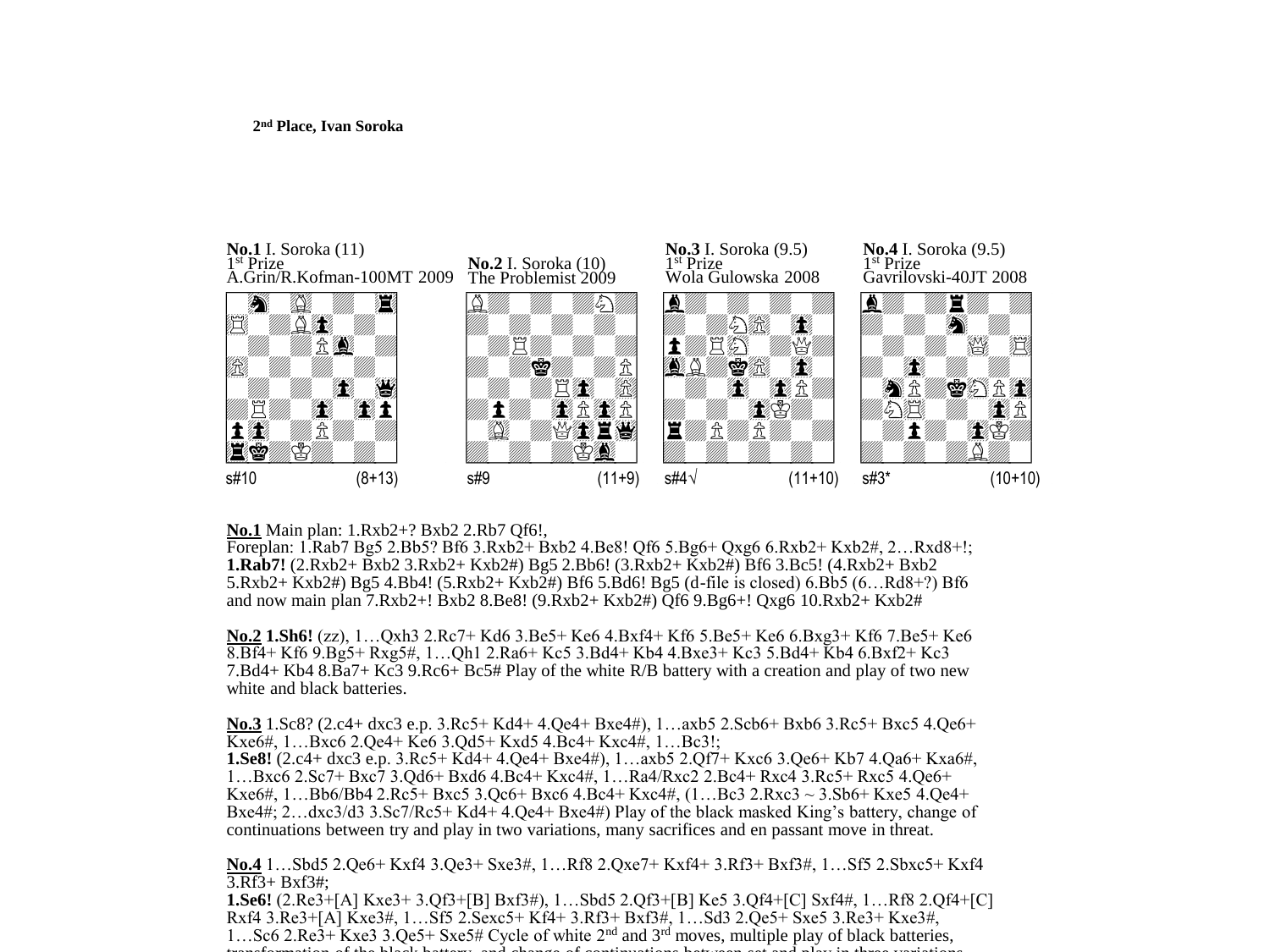#### **3 rd Place, Alexandr Feoktistov**



**No.1 1.Qa1!** {2.Rd4+ (Qd4+?) cxd4 3.Qxd4+ Rxd4#}, 1…Sxf6 2.Rd7+ Sxd7 3.Qa8+ (3.Sb6+?) Rc6#, 1.gxf6 2.Re5+ fxe5 3.Sb6+ (Qa8+?) Rxb6#; 2.Qe5+? Fxe5 3.Sb6+ Rxb6+ 4.Rxh7!, 1…Bxf4 2.Sxe3+ Bxe3 3.c4+ (3.Qa2+?) Rxc4#; 2…Rd7+? Bd6 3.Qd1+ Rd4+ 4.Qg4!, 1…Sxf4 2.Qd1+ Sd3 3.Qxd3+ (3.Qf3+?) Rd4# Anti-dual choice of moves, destruction of white battery.

**No.2 1.Bg1!** (2.Sc5+ Ke5 3.S5d3+ Ke4 4.Qc5/Bd4 ~ 5.Sf2+ Bxf2#; 2.Qc6? Ke5 3.Qd5+ Kxf6 4.f8Q+ Sf7!), 1…Ke5 2.Qd6+ Ke4 3.Bb6 Qg5/Rxg7 4.Sc5+ Ke3 5.Qd3+ Kf2 6.Se4+ Ke1 7.Bf2+ Bxf2#; 3…Bxb7 4.Sd3), 1…Qg5 2.Sc5+ Ke5 3.S5d3+ Ke4 4.Bxf3+ Kxf3 5.Qf2+ Ke4 6.Qd4+ Kf3 7.Se1+ Bxe1#, 1…Rxg7 2.Qc6+ Ke5 3.Qd6+ Ke4 4.Qe7+ Be6 5.Sc5+ Ke5 6.Qc7+ Kxf6 7.Se4+ fxe4#, 1…Bxb7 2.Qxb7+ Ke5 3.Qd5+ Kxf6 4.f8Q+ Kg5 5.Qfd8+ Kh6 6.g8S+ Kg7 7.Qf6+ Bxf6#, (1…Be6 2.Sd6+ Ke5 3.Sd3+ Kxf6 4.Qd8+ Kxg7 5.f8B+)

**No.3** 1…Qb8 2.Ra3+ d3 3.Sd2+ Kd4 4.Qb6+ Qxb6#; **1.Se1!** (2.Rf3+ d3 3.Qc6+ Kd4 4.Rf4+ Rxf4#; 2.Bd1? Qb8!; 2.Bb3? Qxg7!), 1…Qb8 2.Ra3+ d3 3.Bxd3+ Kd4 4.Qb6+ Qxb6#, 1...Qxg7 2.Bd1  $\sim$  (Q $\sim$ ?) 3.f3+ gxf3 4.Bxf3+ Rxf3#; 2.f3+? Gxf3 3.Bd1 Oxg3!, 1...Bxg7 2.Bb3 ~ (O~?) 3.Qa8+ Qxa8 4.Bd5+ Qxd5#; 2…Qb8 3.Qb7+ Qxb7 4.Bd5+ Qxd5#, (1.Sh4? Qxg7!, 1.Sg1? Bxg7!)

**No.4** 1.Be6? Rf4!, 1.Rd7? h4!, 1.Sxf3? f4!; **1.Bb5!**  $(2.Qb3 \sim 3.Qe6 + Bxe6\#; 2...Bb7 + 3.Be8 + Rxe8\#), 1...Rg \sim 2.Bd7 \sim 3.Bxf5 +$ Bxf5#, 1…Rh4 2.Rd7 ~ 3.R7d6+ Be6#, 1…Rf4 2.Sxf3 ~ 3.R1d6+ Be6#, (1.Ba2 bxa6! 2.Qb3 Bd7+!; 1…Rg~ 2.Be6!)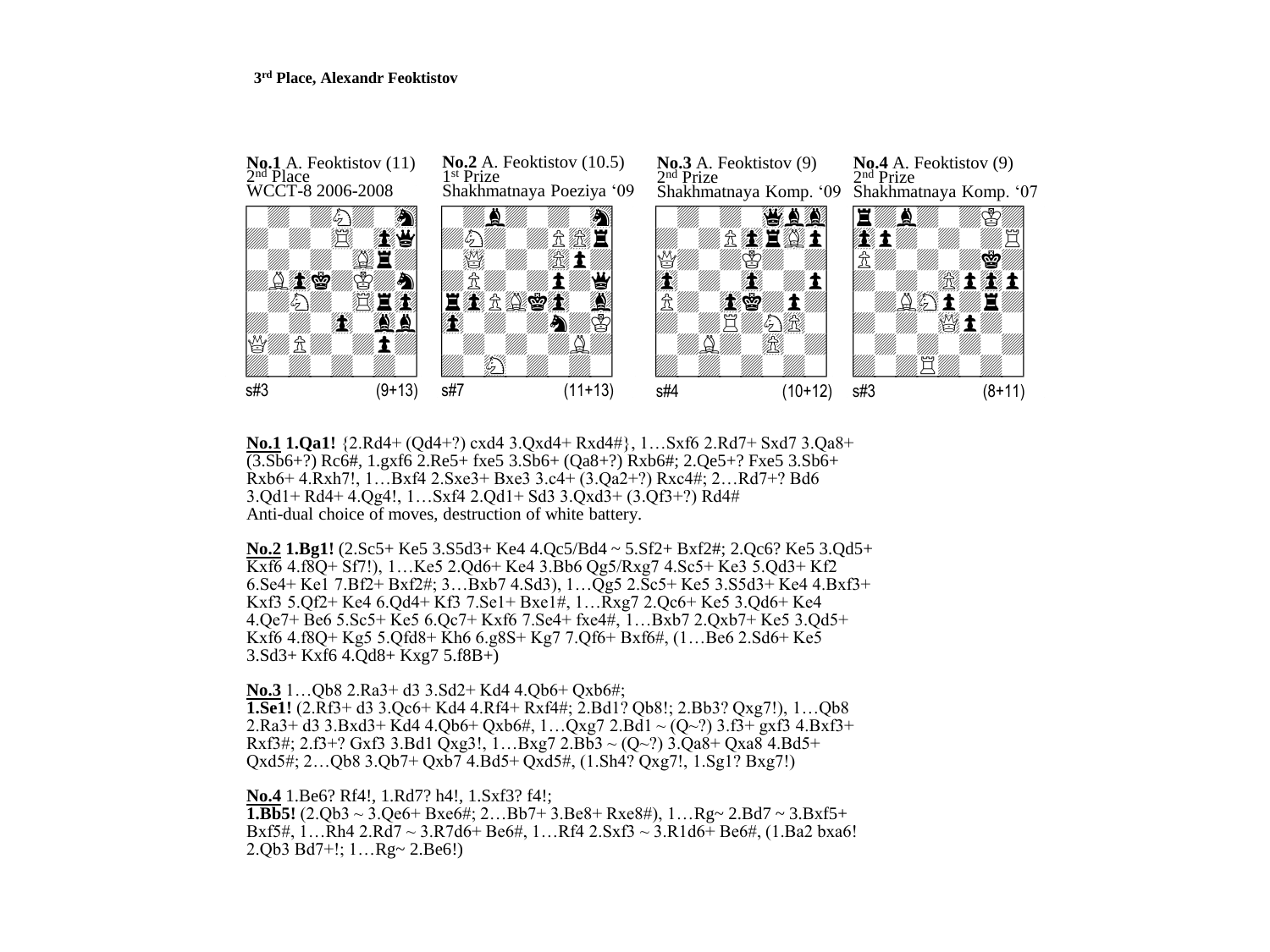Frank Richter(11.5) 1<sup>st-2nd</sup> Prize<br>Die Schwalbe 2007



1.Ra6?? **1.Qb3!** (2.Qe6+ fxe6#) **Bg7 2.Sc6+ Kf5!** (2…bxc6? 3.Qc3+/Qb2+ Kf5 4.Qxf6+ Bxf6#) **3.Qb2** (4.Qxf6+ Bxf6#) **Bh6 4.Sd4+** (4.Qxa2? g5!) **Ke5 5.Qxa2 Bg7 6.Sc6+ Kf5 7.Qb2 Bh6 8.Sd4+ Ke5 9.Qb3 Bg7 10.Sc6+ Kf5 11.Qc3 Bh6 12.Sd4+ Ke5 13.Ra6!** (14.Qc5+ bxc5 15.Re6+ fxe6#) **c5!** (13…bxa6? 14.Qc6 & 15.Qe6+ or Qxf6+) **14.Rxb6! Bg7 15.Re6+ fxe6 16.Sc6+ Kf5 17.Qc5+! e5 18.Qxe5+! fxe5 19.Sd4+ exd4 20.Rd5+ Be5#** (13…c6? 14.Se2+ Kf5 15.Qc5+ bxc5 16.g4+ Ke5 17.Rd5+ cxd5 18.Re6+ fxe6#) Convoluted white pendulum maneuvers with switchbacks in order to eliminate bPa2.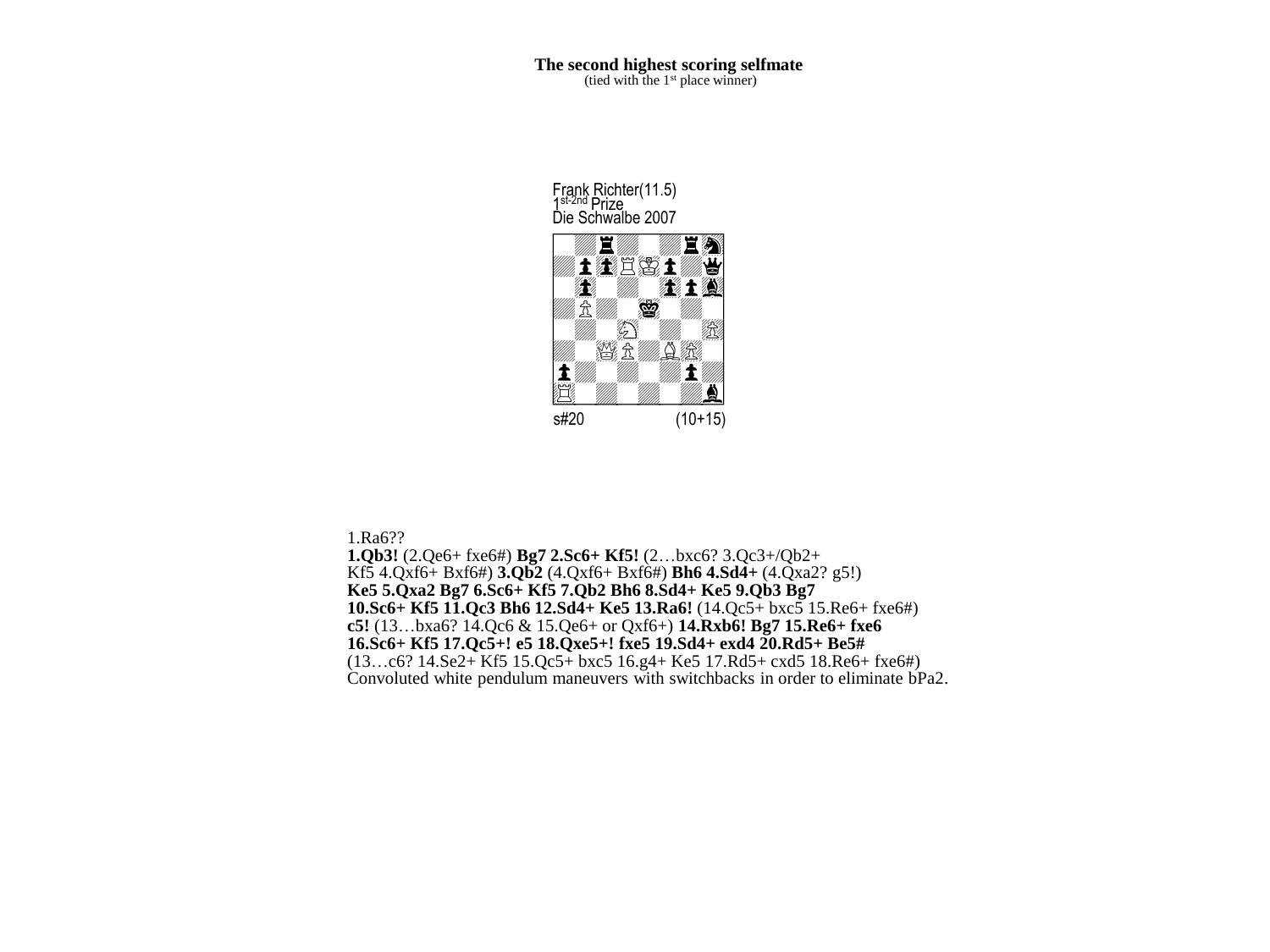#### **1 st Place, Petko A. Petkov**





 $\frac{1}{\text{hs}\#3^*}$  (11+5) Take & Make Chess





 $h$ s#3 b) Kh8 $\rightarrow$ h7 (3+5+5) Take & Make Chess **W**Nightrider, **p**Lion

in mem. Danka Petkova **No.3** P. Petkov (10) 1 st Prize Tzuika-TT Rio 2009



 $hs#3\frac{1}{2}$  2 solutions  $(7+8)$ Take & Make Chess

StrateGems 2007 **No.4** P. Petkov (9.5) 1 st Prize



 $hs#4$  2 solutions  $(7+8)$ 

**No.1** Set: 1…Rxe2-e5 2.Be3 Qc7 3.bxc7-Pc2+ Rxe3-b6#; Play: 1.Qg5 Bxd4-f2 2.Re3 Qe6 3.fxe6-b3+ Bxe3-e5#

**No.2** a) 1.nNe3 nSg5+ 2.Qxh4-f3 Rg3 3.nBxe3-a1+ Kxg5-h3#,  $b)$  1.nBd6 nSg6+ 2.Qxh3-f4 Rg4 3.nNxd6-b4+ Kxg6-h4#

**No.3** 1…Rg7 2.Rb4 Sc6+ 3.Kxc6-d4 Kxb1-a3 4.Rb7+ Rxb7-b4#, 1…Bf6 2.Bb4 Sc8+ 3.Kxc8-d6 Kxc2-a4 4.Bc3+ Bxc3-b4#

**No.4** 1.Be5 Rb8+ 2.Bc7 Bb7+ 3.Kb6 d4 4.Rh1+ Bxh1#, 1.Re7 Bc8+ 2.Ra7 Rb7+ 3.Ka6 f5 4.Bg7+ Rxg7#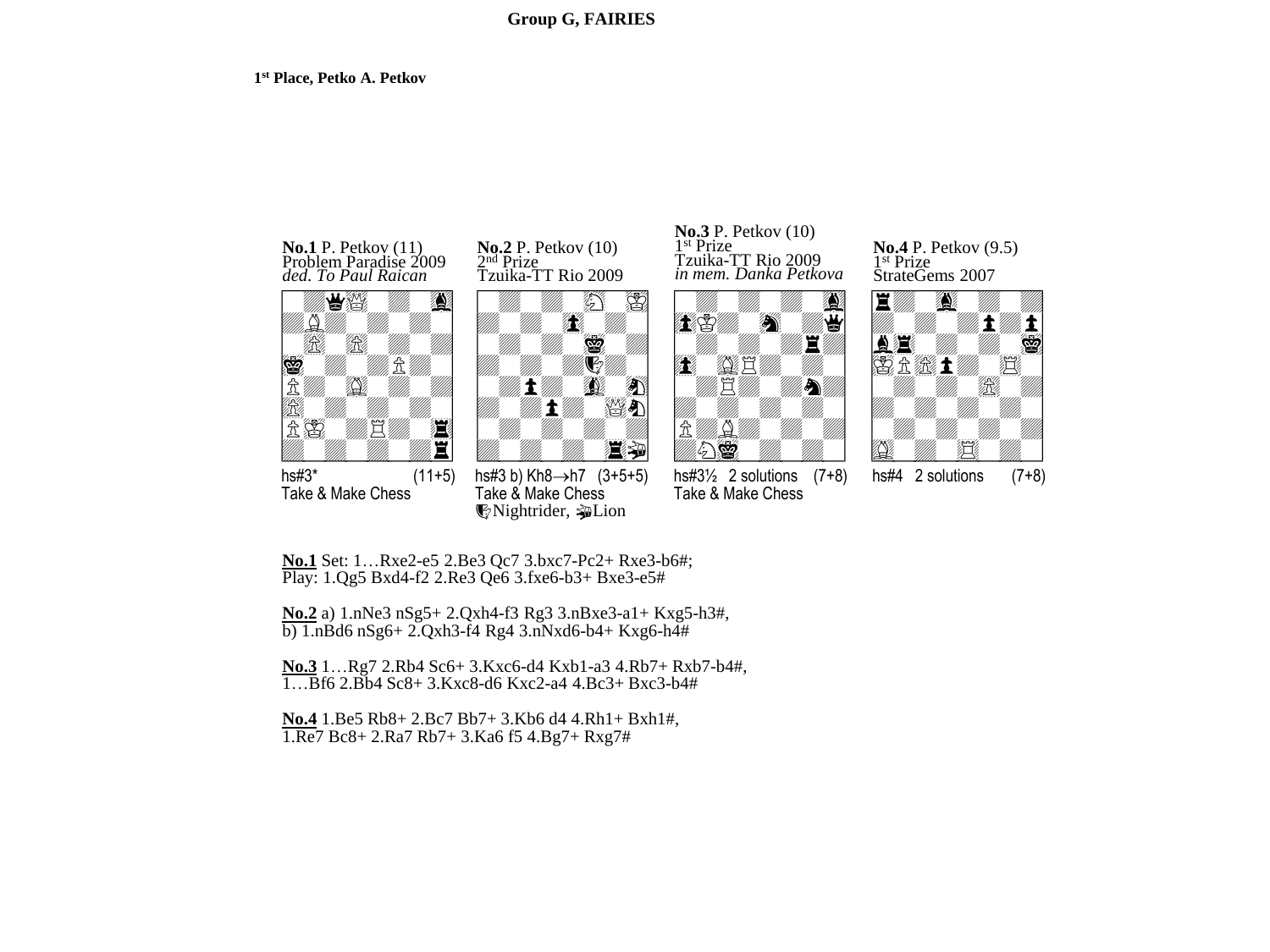## **2 nd Place, Peter Gvozdják**



**No.1** 1.Qg2+? (=bxc8R-Rh1) RLxh5 (RLh1)!, 1.Rxf2 (Ra1)+? (=bxc8B-Bf1) RLxf6 (RLf1)!, 1.Be2+? (=bxc8Q-Qd1) RLxd7 (RLd1)!, 1.Kf4? (2.Qg2#[A]), Sd~[a] 2.Be2#[B], 1…Sf5!?[b] 2.Rxf2 (Ra1)#[C], 1…BLe5!, 1…Kd5? (2.Be2#[B]), 1…Sd~[a] 2.Rxf2 (Ra1)#[C], 1…Sf5!?[b] 2.Qg2#[A], 1…RLf5!; **1.Ke6!**  ${2.Rxf2 (Ra1) \#[C]}, 1... Sd-[a12.0g2 \#[A], 1... Sf5!]$ [b]  $2.Be2 \#[B], (1...BLe1 \rightarrow 2.RLe1 \#)$ 

**No.2** 1.d8mQ[wRb5 bSd6 wSf6]? (2.f8mB[wSd6]#[A]), 1…mSg3~ [wSd6][a] 2.f8mS#[C], 1…mSgh5[wSd6 bSf6]![b] 2.f8mR[wSf6]#[D], 1…mSgxe4[bSf6]!![c] 2.f8mQ[wSd6 wSf6]#[B], (1…Sxf7[wPd3] 2.mBxf7#), 1…Sc4[wSc4 wPd3]! (2.Sa5[bSa5]?), 1.d8mR[wRb5 bSd6]? (2.f8mQ[wSd6 wSf6]#[B]), 1…mSg3~[wSd6][a] 2.f8mR[wSf6]#[D], 1…mSgh5[wSd6 wSf6]![b] 2.f8mS#[C], 1…mSgxe4[wSf6]!![c] 2.f8mB[wSd6]#[A], (1…Sxf7[wPd3] 2.mQxf7[wSf6]#), 1…Sxg8! (2.fxg8mQ,B+? Sc4, Sf7), 1.d8mB[wRb5 wSf6]? (2.f8mS#[C]), 1...mSg3~ [bSd6][a] 2.f8mB[wSd6]#[A], 1...mSgh5[bSd6 bSf6]![b] 2.f8mQ[wSd6 wSf6]#[B], 1…mSgxe4[bSf6]!![c] 2.f8mR[wSf6]#[D], 1…Rxh7[wRh7]! (2.f8mS[bRh7]+? Rf7); **1.d8mS[wRb5]!**  $(2.58 \text{mR}[wSf6] \# [D], \quad 1... \text{mSg3} \sim [bSd6][a] \quad 2.58 \text{mQ}[wSd6 \quad wSf6] \# [B], \quad 1... \text{mSgh5}[bSd6 \quad wSf6]! [b]$ 2.f8B[wSd6]#[A], 1…mSgxe4[wSf6]!![c] 2.f8mS#[C],(1…Sd5[wSd5] 2.mRc3[wPd3]#, 1…Sxg8 2.fxg8mQ,B#)

**No.3** 1.Qb6? (2.Scxe4+[A] Ke6 3.Qd4 exd4#), 1…b1S[a] 2.Sdxe4+[B] Kf7 3.Bd4 exd4#, 1…b1B[b] 2.Se8+[C] Kf7 3.Bd4 exd4#, 1…Rf4[c] 2.Sd7+[D] Ke6 3.Qd4 exd4#, 1…Sb5! (2.Sce4+ Ke6 3.c8Q#); **1.Qd8!** (2.Sdxe4+[B] Kf7 3.Qd4 exd4#), 1…b1S[a] 2.Scxe4+[A] Ke6 3.Bd4 exd4#, 1…b1B[b] 2.Sd7+[D] Ke6 3.Bd4 exd4#, 1…Rf4[c] 2.Se8+[C] Kf7 3.Qd4 exd4#

**No.4** 1.Qd7? (2.VAfg2[A]/VAa2#[B]), 1…Sd6[a] 2.VAde2#[C], 1…Sf5[b] 2.VAhg2#[D], 1…Sd2!, 1.Qf4? (2.VAa2[B]/VAde2#[C]), 1…Sd6[a] 2.VAhg2#[D], 1…Sf5[b] 2.VAfg2#[A], 1…PAc1!, 1.Qc5? (2.VAde2[C]/VAhg2#[D]), 1…Sd6[a] 2.VAfg2#[A], 1…Sf5[b] 2.VAa2#[B], 1…PAf5!; **1.Qg6!** (2.VAhg2[D]/VAfg2#[A]), 1…Sd6[a] 2.VAa2#[B], 1…Sf5[b] 2.VAde2#[C]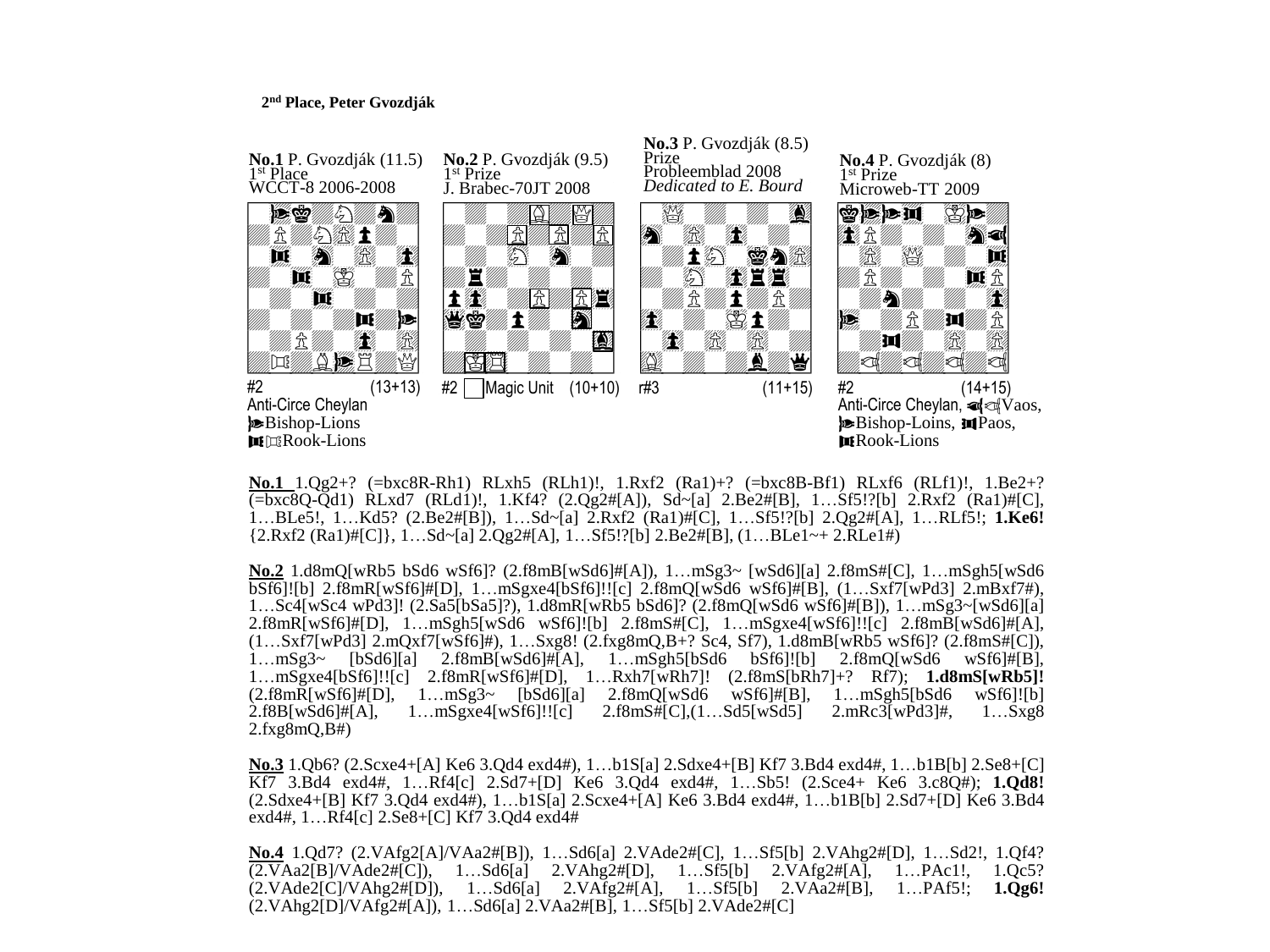#### **3 rd PlaceKlaus Wenda**



**No.1** a) **1.LEe4!** Kd1 2.PAf8+ Ke1 3.Bxg6 (Bf1) Kf2 4.PAg8+ Ke1 5.Kd8 Kd1 6.Bxe2 (Bf1) e2 7.Kc7+ exf1Q (Qd8)#,

b) **1.LEc4!** Kd1 2.PAa8+ Ke1 3.LEc2 Kd1 4.LEb1+ Ke1 5.Kc8 Kf1 6.LExg6 (LEg8)+ Ke1 7.Sf1 zz exf1Q (Qd8)# (7…Kxf1 (Ke8)??)

**No.2** 1.Be1? Stalemate. **1.Qg3!** Ke1 2.Qc7+ Kd1 3.Rde8 Ke1 4.Rb8+ Kd1 5.Ree8 Ke1 6.Re5+ Kd1 7.Qa5 VAxe5 (VAe1) 8.VAe7 VAxa5 (VAa1) 9.Be1 zz dxe1Q/R (Q/Rh8)#

**No.3 1.Bd2!** Kd1 2.Bc3+ Kc1 3.Bb2 Kb1 4.Ba1+ Kc1 5.Kh7! Kd2 6.Bc3+ Kc1 7.Bb2 Kb1 8.Ba1+ Kc1 9.Kg8! Kd2 10.Bc3+ Kc1 11.Bd2 Kd1 12.Sc3+! Kc1 13.Se2 Kd1 14.Be1+ Kc1 15.Kf8! Sxe2 (Sg8) 16.Rb1+ Kxc2 (Ke8)#

**No.4** 1.Kh7! 2.Kh6 3.gxh4 (h7) 4.Kg5 5.Kf5 6.Ke4 7.Kd5 8.Kd6 9.Kc7 10.Kd8 11.Kxe8 12.Kd8 13.Kc7 14.Kd6 15.Kxe5 (Ke8) 16.Kd7 17.Ke6 18.Kf5 19.Kg4 20.Kxg3 (Ke8) 21.Be5 22.Rxh8 23.0-0! 24.Re8 25.Bxd4 (Bf8) f7#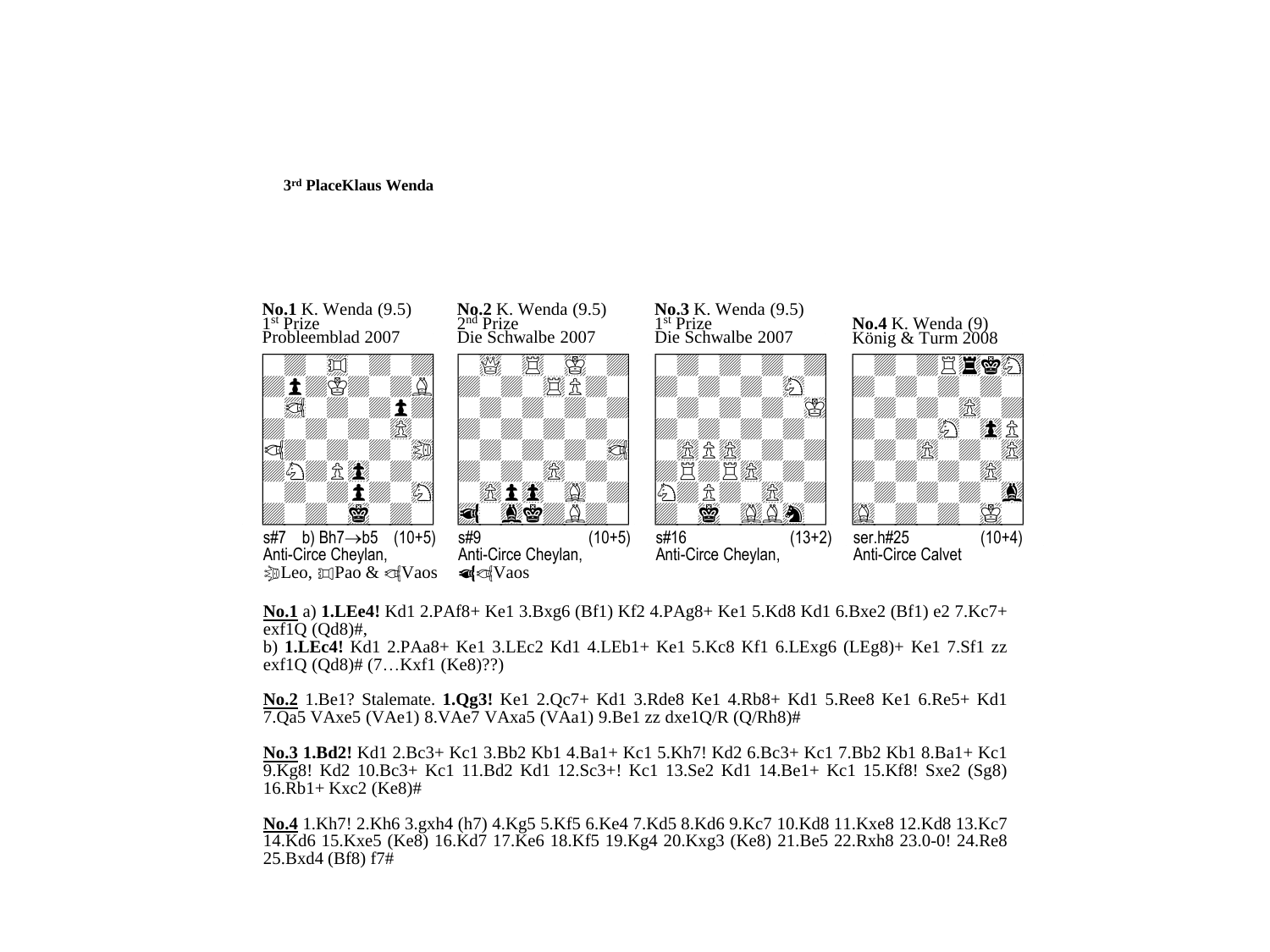### **1 st Place, Dimitry Baibikov**



**No.1** Retro: 1...Bd8xSe7+ 2.c4-c5 b4-b3 3.b3xSc4 Se5-c4 4.Qh5-f7 Sf7-e5+ 5.Qb5-h5 a3-a2 6.Qb8-b5 a4-a3 7.b7-b8=Q a5-a4 8.c6xRb7 Rb5-b7 9.b2-b3 Rg5-b5 10.Qh6-g7 Rg7-g5+ 11.Qh5-h6+ a6-a5 12.Qb5-h5 a7-a6 13.Qb8-b5 b5-b4 14.b7-b8=Q b6-b5 15.a6xSb7 Sa5-b7 16.c5-c6 Sc6-a5 17.Sf5-e7 Se7-c6+ 18.c4-c5 Qg4-g3 19 Sg3-f5+ Qh5-g4 20.c3-c4 Qa5-h5 21.c2-c3 Qe1-a5 22.a5-a6 e2-el=Q 23.a4-a5 e3-e2 24.a3-a4 e4-e3 25.a2-a3 f5xBe4 26.Bd3-e4 b7-b6 27.Bfl-d3 Kg4-f4 28.e2xBf3+ etc. Phases transformation: with capture of key piece of the 8th order (new record) with 3 (new record, too) promotions and pins (QQq) and with axis of rotation (term by Aron Nirnzowitsch) (square h5); with 2 white excelsiors (a2-a3-a4-a5-a6xSb7-b8Q, c2-c3-c4-c5-c6xRb7-b8Q) are in exact retro play (54 single moves) in Retrograde Analysis problem.

**No.2** The last move was Rc3xc2+. Checking the total of black units, we have 11 in the diagram + 5 captured (bxcxd, cxd, d2xPe3, Rc3xc2) = 16, which means that we must consider the f- and g Pawns: these Pawns promoted after cross captures fxg $\rightarrow$ g1 and gxf $\rightarrow$ f1. A check of white units gives 13 in the diagram + captured (a7xb6, fxg, gxf)=16. The critical position is: 8/pp3ppp/PQl p4/1KIP4/1 bBP4IBqRrPIPI/bSSRPPIP/1sk5. After 1…Bc5-b4+ 2.Ka5-b5 and before 2...axb. Genesis:  $2...$ axb (After this move the retro knot on squares a $2,$  a $3,$  b $1,$  b $2,$  b $3,$  b $4,$  b $5,$  b $6,$  b $7,$  c $1,$  c $2,$  c $3,$  c $4,$  d $2,$  d $3,$  d $4,$  d $5,$  e $2,$  e $3$  is tightened. It includes two Knight batteries: WSb2+WBa3 and WSc2+WRc3. Now tempo play starts.) 3.a7 f6 4.a8=Q! (A Rook could not get to g2, the BPb7 prevents a Bishop getting there and a Knight would not reach g2 in time.) 4...f5 5.Qc8 (a8-c8-h3-g2 is the shortest path.) 5...f4 6.Qh3 f3 7.Qg2 fxg! (The promoted WQ has left the board and there has been a transformation between tempo play by one side and active play by the other side. Now in the second phase of tempo play a WP makes tempo moves and a black piece plays actively.)  $8.\hat{f}3 \hat{g}1 = S(\hat{b}lack$  Excelsior! Only a Knight can reach b2.) 9.f4 Sh3 (g1-h3-f2d1 is the shortest path.) 10.f5 Sf2 11.f6 Sd1 (Now the white S+B battery fires.) 12.Sa4 (check!) (Black protects against the check using the promoted Knight.) 12...Sd1-b2 (Now the promoted BSb2 is pinned, the WSa4 is free, the second transformation has happened and the third tempo play phase has started.) 13.Sc5 g6 14.Sd7 (c5-d7- e5-f3 is the shortest path, and the path via c5-e6-g5-f3 is of no use because of the capture of the BP on g5.) 14...g5 15.Se5 g4 16.Sf3 gxf (Withthe capture of the WS the third transformation has happened and the fourth tempo play phase has started.) 17.g4 f2 18.g5 f1=Q! (second black Excelsior! Neither Rook nor a Bishop could reach c2, and a Knight could not do it in time.) 19.g6 Qd1 (Now the white  $\overline{S}$ +R battery fires.) 20.Se1 (check!) (Black counters the check using the promoted Queen.) 20...Qd1-c2 (Now the promoted BQ is pinned, the WSe1 is free, the fourth transformation has happened and the fifth tempo play phase has started.) 21.Sf3 (e1-f3-e5-c6 is the shortest path) 21...h6 22.Se5 h5 23.Sc6 h4 24.Sa5 h3 and the last move is 25.Rc3xQc2+! (The promoted BQ has left the board and we see the diagrammed position.)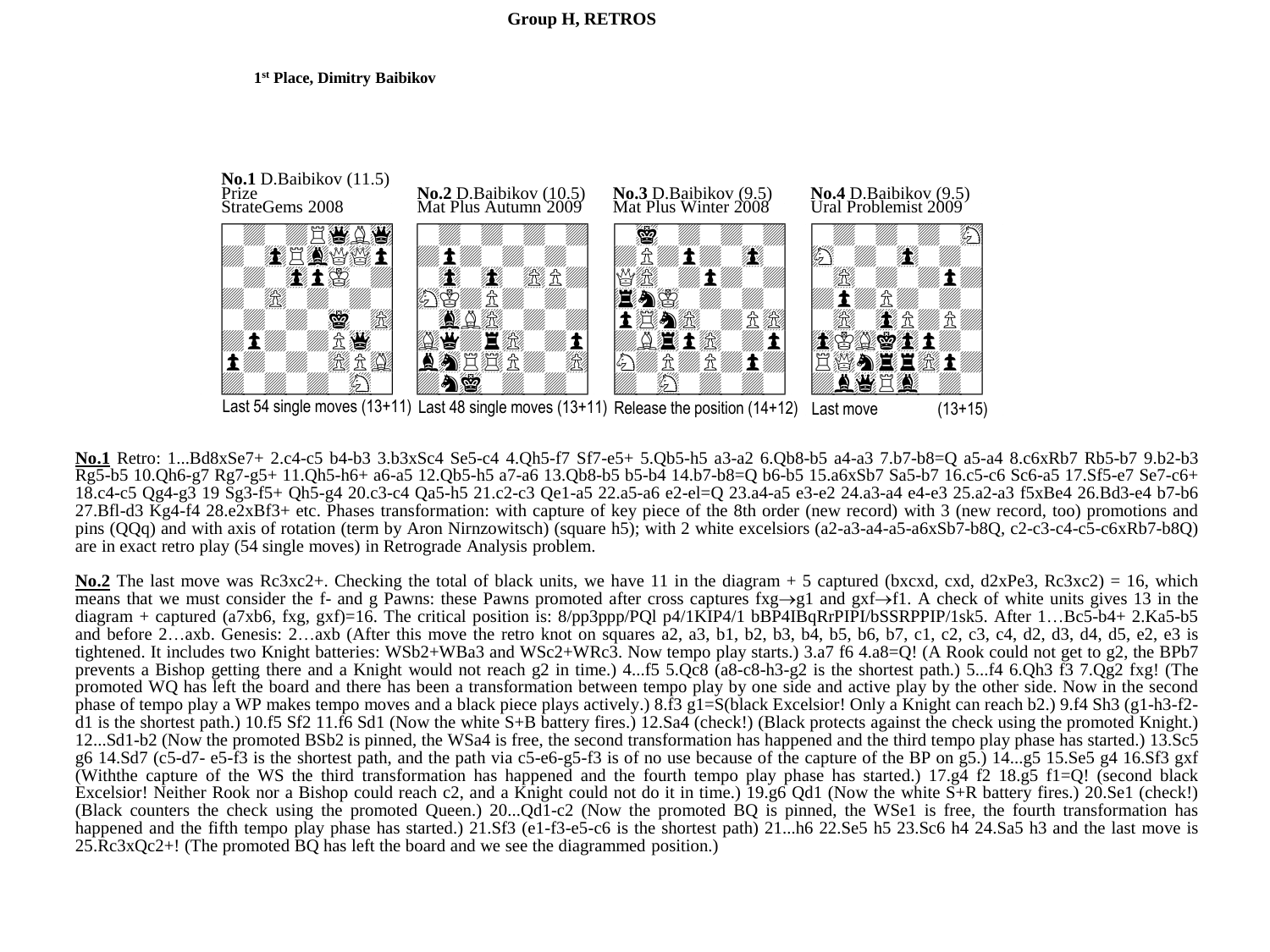**No.3** Black captured c4xd3 and fxg, closing the white pieces' balance. Therefore, two white captures (hxg and gxh) were necessary for the black and white h-Pawns to get past each other. This, together with f2xe3 and axb closes the

black pieces' balance as well. The black b-Pawn was captured in its own file. Now, a little colorwork: since the c4xd3 capture occurred on a light square, the white dark-squared Bishop was captured by the black Pawn g2. The black light-square Bishop could only have been captured by h3xg4, implying that g3xh4 and h4-h3 must be unplayed before that. Finally (since the wPg4 cannot get out of the way of the bPg2 without the wPh4 cutting the bPg2 off on the light square g2 before that), this leaves f4xBg3 as the only possible capture of the white dark-squared Bishop. The only thing we haven't worked out yet is whether the black Queen was captured on e3 and the black dark-squared Bishop on h4, or vice versa. The retrocage is only unlocked by retracting the bBf8 home and unplaying e7-e6. But the black dark-squared Bishop may only reach f8 via e7, and at the exact moment that he occupies e7, another piece should screen for him on d6. But what could that piece be? The only possibility is the white dark-squared Bishop, necessitating a second screen, this time for the black King on c7!The only piece that could now screen on c7, though, is the black Queen. This implies a third screen on c6, once again for the white King! This one is done by the remaining black light-squared Bishop, of course. We now proceed to uncapturing these very pieces. Black's last moves could have only been g3-g2 and f4xg3, and the white piece must be uncaptured as soon as possible so as to avoid a retrostalemate for White: 1...g3 2. f2xe3 f4xBg3 3.Bh2 ... The wB needs to be extracted now: the deconstruction of the Pawn triangle g4-h4-h3 only starts with retracting g3xh4, and this would lock the Bishop inside the gl-h2 box forever. But yet another screen is necessary for the extraction somewhere along the line of attack h2-c7! Besides, since the wB could only make his exit via f4, the screening piece must necessarily be placed on one of the squares e5, d6 or c7 at some point (when no other moveable personages have appeared on the board yet). But this completely rules out the black Queen's candidature!

So, a Bishop was uncaptured on e3x 3...f5 4.Bg1+ Bf4 5.Bh2 Be5 6.Bf4 Bf6 7.Bg5+ B~ 8.g3xQh4 Q~ 9. B~ h4 10.h3xBg4 ... Now, the newly uncaptured pieces take their places in an order opposite to the one they were uncaptured in: the black light-squared Bishop that was uncaptured last goes to c6 first, then the bQ goes to c7, the wB to d6, the bB quickly sneaks via -e7-f8 (White's only Pawn tempo move h2-h3 being used right then), the black Pawn e7 returns home - and the position is released!

**No.4** Try: 1.Sc8-a7?, but after 1...f4-f3 2.c7-c8S 5-f4 3.c6-c7 f6-f5 4.c5-c6 f7-f6 5.c4-c5 c5xSd4 6.Sf3-d4 c6-c5 7.Bg7-c3 c7-c6 8.Qf6-b2 Kd4-d3 9.Se5-f3++ Kd3-  $\overline{d4}$  10.Sd7-e5+ Kd4-d3 11.Sd7-e5+ - perpetual unchecks. Not 11...g3-g2? because of the "color effect". It is necessary to release square h8 for longer "Retro-Bristol" and more remote "retro-Cheney-Loyd". Solution: 1.h7-h8S! f4-f3 2.h6-h7 f5-f4 3.h5-h6 f6-f5 4.h4-h5 f7-f6 5.h2-h4 h3xBg2 (5...h3xS?) 6.Sc8-a7 h4-h3 7.c7-c8S h5-h4 8.c6-c7 h6-h5 9.c5-c6 h7-h6 10.c4-c5 c5xSd4 11.Sf3-d4 c6-c5 12.Bh8-c3 c7-c6 13.Qg7-b2. After tempo play phase uncheck phase is started: 13...Kd4-d3 14.Se5-f3++ Kd3-d4 15.Sd7-e5+ Kd4-d3 16.Sf6-d7+ etc.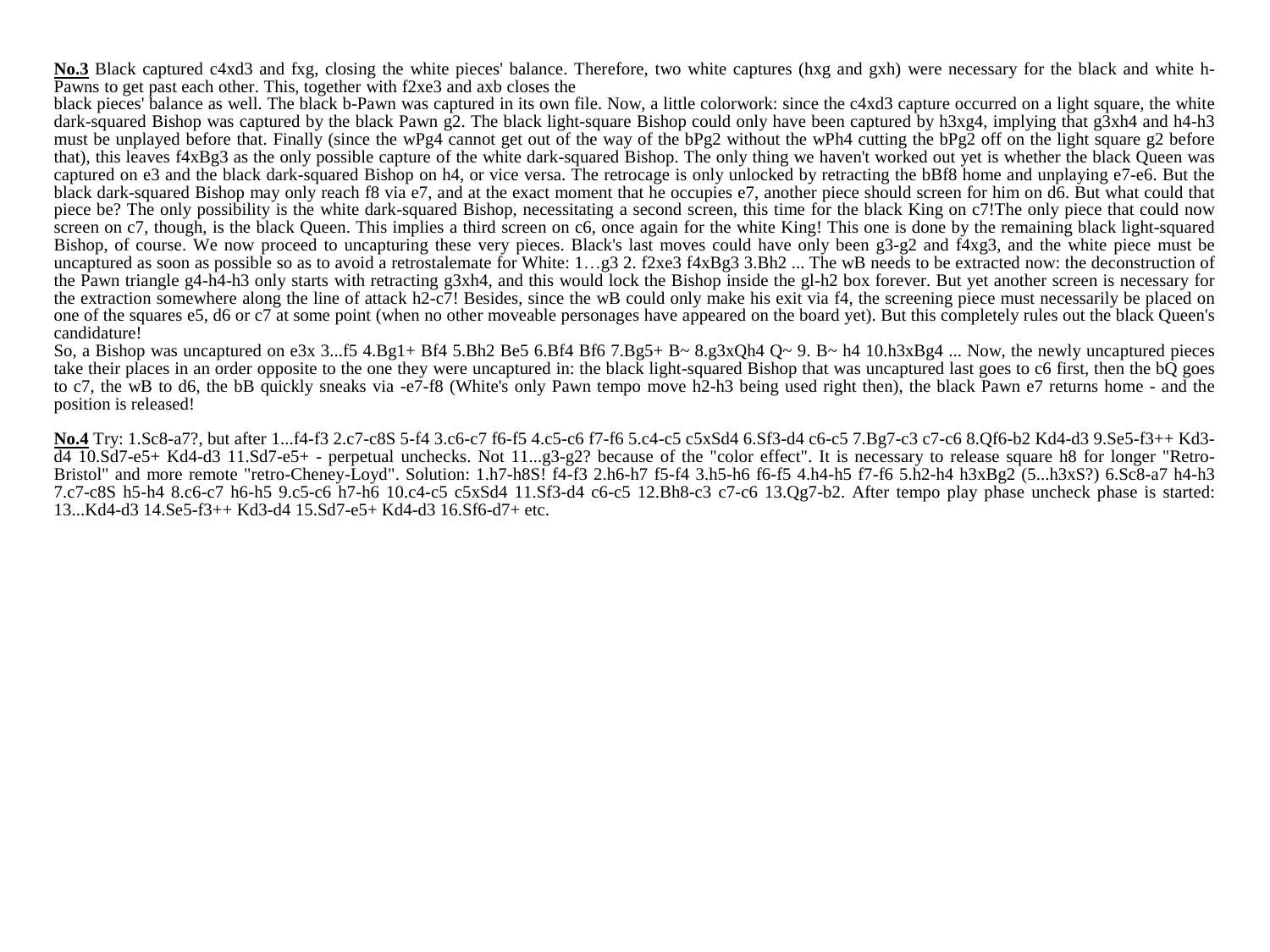# **2 nd Place, Dragan Petrović**



**No.1** 1.Qd4xBb2+ Bc3xSb2+ (We can see now that this position is resolved by uncapturing the wQ on f6 and by hxg3. But, Black should retract the move) 2.f7 (The wQ is the only piece which can exit the cage, raise the Pawn from the 7th rank and come back to her rebirth square in order to be uncaptured on the f-file. However, there is a threat of retro-stalemate. Therefore, the wQ is forced into captivity.) Qd1 3.Bb3xQa4 (So, the Queen is imprisoned and we must find the way to set her free. The core of the problem is this Circe 'unpinning'. No black unit can be uncaptured on a4. We have to find a white piece which will replace the Queen on a4. This could be white King's Bishop. Let's imagine him on his rebirth square (f1), black King on h2 and black Queen's Bishop on e2. Eventually we can see the Circe unpinning maneuvre: Qd1 Sa4xQb2+ Qc2 Sb2xBa4+ and the Queen is free. Well, let's try it!) Bc2 4.Kb1 Bd1 + 5.Ka1 Be2 6.Bd1! Bf1 7.Kb1 Sc2 (The wS goes to b3 to close the 'watch box') 8.Be2 Sa1 9.Kc2 Sb3++ 10.Kd1xBc2 (Unique Circe-wise move to go on) Bb1+ 11.Ke1 Sa1 12.Kf1 Sc2 13.Bd1 Sa1 14.Bb3 (The way to f1 is free) Bc2 15.Kg1 Bd1 16.Kh2 Be2 17.Bd1 Bf1 18.Be2 (Everything is ready to set the Queen free) Qd1 19.Sa4xQb2+ Qc2 20.Sb2xBa4+ Qd1 21.Kg1xQh2 (Again Circe way to exit the cage) Qh6+ 22.Kf1 (The King goes back to a resort b1) Qf6 23.Ke1 Sb3 24.Kd1 Qh4xf6 25.Kc2 Qh1 26.Kb1 Qd1 27.gxQf6 hxg3 28.g4 etc.

**No.2** 0 ... Bb4xc5+ (The position will be resolved if we transport a bP to the g-file) 1.Kb6 (In Circe retros a piece should be in front of Pawns in order to make tempo moves) d7 2.Sb1xd2 dxSc6 (The wS is in the play. What to do now? The wS alone is not able to shift the Pawn to the g-file because of the uncapture on e6. So, we need wR in the play. Therefore, wS should take care of bPPs, while wK goes to h1 - wR's rebirth square.) 3.Kb5xb6 a7+ 4.Se7 b7 5.Ka6xb5 b6 6.Kb5xa6 a7+ (The King demonstrated the way to make tempo moves) ... 10.Sd6 b7 11.Ka6xb5 b6 12.Ka7xa6! (12.Kb7xa6 would be a fatal error. After 12...a7 wK and wS are not able to raise (uncapture) Pa7 to a6. With the Pawn on a7 there is no useful uncapture of wR, while in the position: Kh1, Sb5; Pa7, b7 d6 we have a lack of a tempo to revive the wR: n) Sc7xb5 b6 n+1) Sa6 d7 n+2) Sc7xa6 bxRa6 n+3) Sb5 ??) b7 13.Sb5xd6 d7 14.Sd6xb5 b6 (Now, wS demonstrated the way to make tempo moves) ... 18.Kc7b7 19.5b5xd6d7 20.Sd6xb5b6 21.Sb5xd6d7 22.Kd6b7 23.Ke7xd6 d7 24.Sd6xb5 b6 25. Kf6 b7 ... 40.Kh1 bxRa6 (The Rook appeared. For further transport of the d-Pawn we need uncaptures of: wS on d6, wR on e6 and again wS on f6. For that reason we must separate the PPs on the b-file and return the King.) 41.Sb5xd6 d7 42.Sd6xb5 b7 43.Kg1 (The wK makes a screen. The wR should come back to its rebirth square) b6 ... 52.Rh1 axRb5!! (cxRb5 would be an error. In this case white forces are too week to enable the return of the King on b5. For example: Kc7, Rb8, Sd6; Pb6 c6 d7 and 1.Sf7xd6 b7 2.Kb6 d7 3.Kb5xb6 c7+ 4.? b7 5.Ka6xb5 b6 6.Kb5 b7 and retro-eternity.) 53.Rb8xb5 b6 54.Re8 b7 ... 57.Re6 b7 ... 75.Ke7 b7 76.Sb5xd6 d7 77.Sd6xb5 b6 78.Sb5xd6 d7 79.Kd6 b7 80.Kc7xd6 d7 81.Sd6xb5 b6 82.Sxd6 b7 83.Kb6 d7 84.Kb5xb6 a7+ (The King came back. From now on it is simple.) 85.Sd6 b7 ... 88.Sf7xd6 ... 97.Sg1 exSd6 98.Rh6xe6 b7 ... 110.Sg1 (Now the wS makes a screen) b7 ... 113.Rh1 fxRe6 114.Rf6 b7 115.Rxf6 gxSf6 116.hxg4 g5 etc.

Return of the King. The wK and the wS make screen on g 1.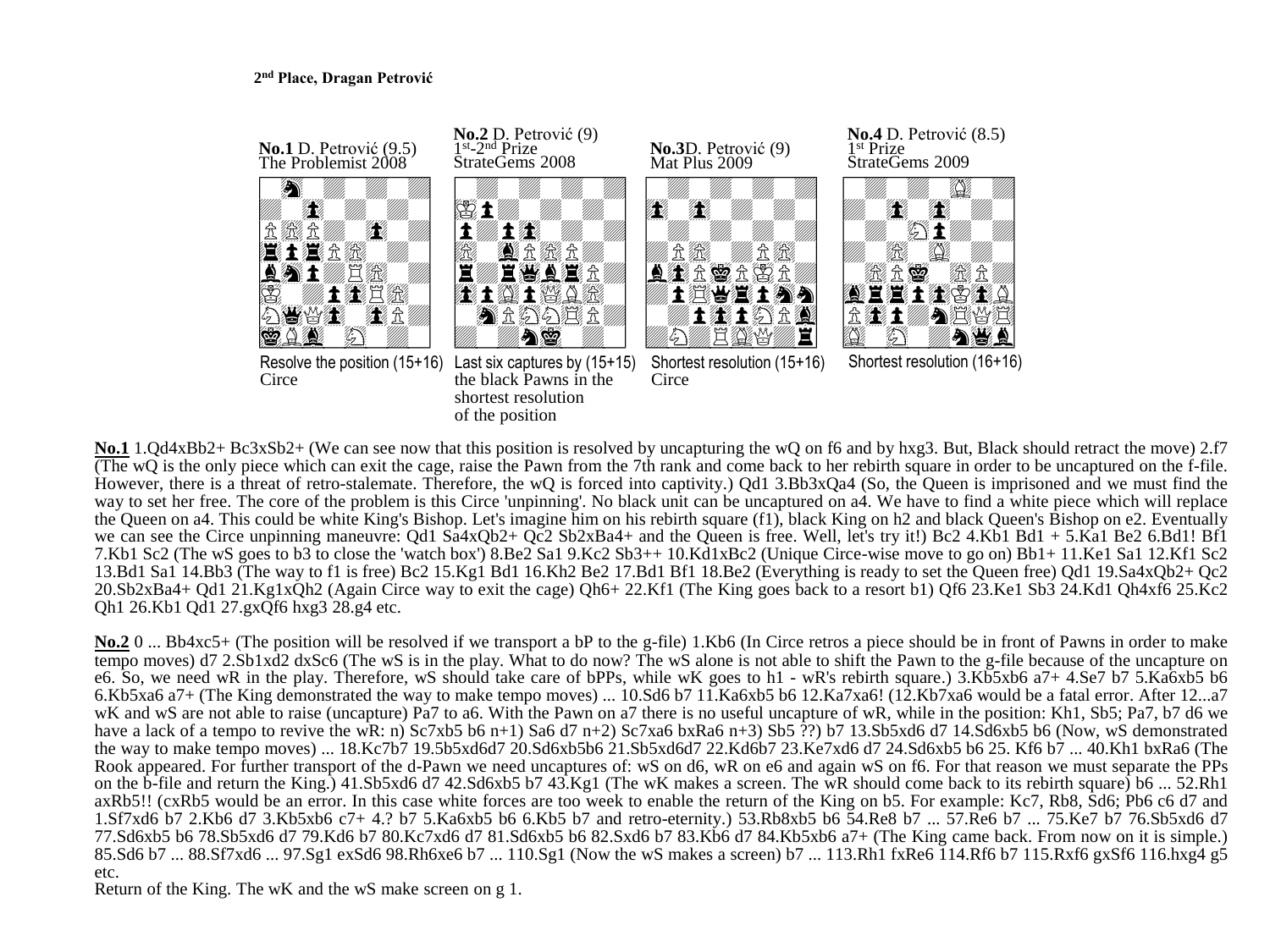**No.3** Solution: 0... Sg1xSh3+ 1.Ra1 axRb4 2.Sd1 a6 3.Bf2 bxBa6 4.Qe1 SxP 5.g2 Sg3+ (In the further text this tempo maneuvre will be denoted as ...) 6.Sb2 ... 8.Qd1 Sf1xQg3 9.Qh4 Sg3+ 10.Qh6 (The introduction is over. To release the position the Pc7 should be transported to g7 by several uncaptures of the wQ. But to come back to d1 the wQ must pass the south-east canyon via h3-g2-f2-f1. Hence we need Bishop's help.) ... 14.Qa5xb6 b7 15.Qb6xa5 ... 17.Qc6xb6 ... 19.Qh6xc6 ... 21.Bb7 ...25.Sf2 ... 27.Qh3 SxP (The gate is open. We have 3 tempi for the first stage of the wQ's return.) 28.Qg2 a6 29.Sh3 a7 30.Qf2 c7 31.g2 Sg3+ 32.Ba6 ... 34.Bb7xa6 ... 38.Bd5xc6 (Two more tempi are prepared) ... 40.Qf1 a7 41.Bf2 b7 42.Qd1 dxQc6 43.Qa6 ... 45.Qb6xa6 ... 47.Qh6xb6 ... 49.Bc6xd5 ... 53.Sf2 ... 55.Qh3 SxP 56.Qg2 a7 57.Sh3 d6 58.Qf2 d7 59.g2 Sg3+ ... 62.Bc6xd5 ... 64.Qf1 d6 65.Bf2 d7 66.Qd1 cxQb6! (See the comment after 139... c7) 67.Bd5xc6 c7 ... 71.Qb6xa5 ... 73.Qh6 ... 75.Bc6xd5 ... 79.Sf2 ... 81.Qh3 SxP 82.Qg2 a6 83.Sh3 a7 84.Qf2 d6 85.g2 Sg3+ 86.Bd5xc6 d7 87.Bf7xd5 ... 89.Qf1 c7 90.Bf2 d6 91.Qd1 exQd6 92.Qa6+ ... 94.Qa5xa6 a7 95.Qa6xa5 ... 99.Qe6xc6 ... 101.Qh6xe6 ... 105.Sf2 ... 107.Qh3 SxP 108.Qg2 a6 109.Sh3 a7 110.Qf2 e7 111.g2 Sg3+ ... 114.Bc8xe6 ... 118.Bb7xa6 ... 120.Qf1 a7 121.Bf2 c7 122.Qd1 fxQe6 (One file more! No!? Due to the check neither the wQ nor the wB is able to uncapture the bP on f6. But we ignore this fact and prepare the next return to d1.) 123.Qa6 ... 125.Qa5xa6 a7 126.Qb6xa5 ... 130.Qh6xc6 ... 134.Sf2 ... 136.Qh3 SxP 137.Qg2 a6 138.Sh3 a7 139.Qf2 c7 (At this moment we can see the reason of 66... cxQb6. With the bPPs on a7 and b7 the wB is unable to make the last two tempi.) ... 143.Bb7xa6 ... 147.Bd5xc6 ... 149.Qf1 a7 150.Bf2 c7 151.Qd1 SxP 152.g2 Sg3+ 153.Be1xf2(Pf7)!! (The core of the problem. The bP will continue his journey to g7 via f2-g3-h4-h6!) SxP 154.g2 gxQf2 155.B~ hxg3 156 g2 Sg3+ 157.Qf1 h5 158

**No.4** 1.Bg7xe5+ e7 2.Se4 e6 3.Sf6xe4+ e5+ 4.Bh6 (It is easy to conclude that hxQg3 (Qd1) opens the cage. But to have the Queen free the Pa2 must be drawn out by bxa6 (Pa2) first and then Qe2xg 2(Pg7) must occur. Therefore, let's try to realize the following plan: 1) to shift the Pc7 to the a-file and 2) to shift the e-Pawn to the g-file.)  $e^7$  5.Se4 e6 6.Sd2xe4 e5+ 7.Sb1 dxSe6 8.Sg5+ e6 9.Se4 e7 10.Sd6xe4 e5+ 11.Se4xd6 e7! 12.Sf6xe4 e5+ 13.Sd5 d7 14.Sf6xd5 e6 15.Se4 e7 16.Sd2xe4 e5+ 17.Sb1 cxSd5 ... 20.Sd2xe4 e5+ (We have troubles now. The next step cannot be bxSc6 and no way to uncapture the b-Pawn on b5. The white Bishop is useless also. We need a white Pawn on b5. Yes, the Bf8 must go to b8 to unpromote himself!!) 21.Sb1 e6 22.Bd6! dxSc6 (The e-Pawn went to c6 to activate the Pc7!) 23.Se5xc6+ e7 24.Bb8xd6! d7 25.Sf7xe5 e6 26.Sd6 e7 27.Se4xd6 d7 28.Sxe4 e5+ 29.b7!! e6 ... 32.b6 e6 33.Se4 e7 34.Sd2xe4 e5+ 35.Sb1 e6 36.b5 bxSc6 37.Se5+ e7 38.Sf7xe5 e6 39.Sd6 e7 40.Se4xd6 d7 41.Sd2xe4 e5+ 42.Sb1 e6 43.axb5 axSb5 (Finally the black Pawn crossed the b-file) 44.Sd6+ bxa6 45.Sa2 Sc1 46.Se4xd6 e7 47.Sd2xe4 e5+ 48.Sb1 e6 (At this moment we have a problem to cross the f-file. Although the Rf2 is free it cannot help. The Bh6 is useless, too Yes, the second unpromotion of the Bishop must occur!!) 49.Bf8! Se2 50.f7!! Sc1 51.f6 Se2 52.f5 fxSe6 53.Sg5+ Sc1 ... 56.Sb1 Se2 57.exf5 gxSf5 58.Se7+ Sc1 59.Rd2 g7 60.Qe2xg2 d7 61.Qd1 hxQg3 etc.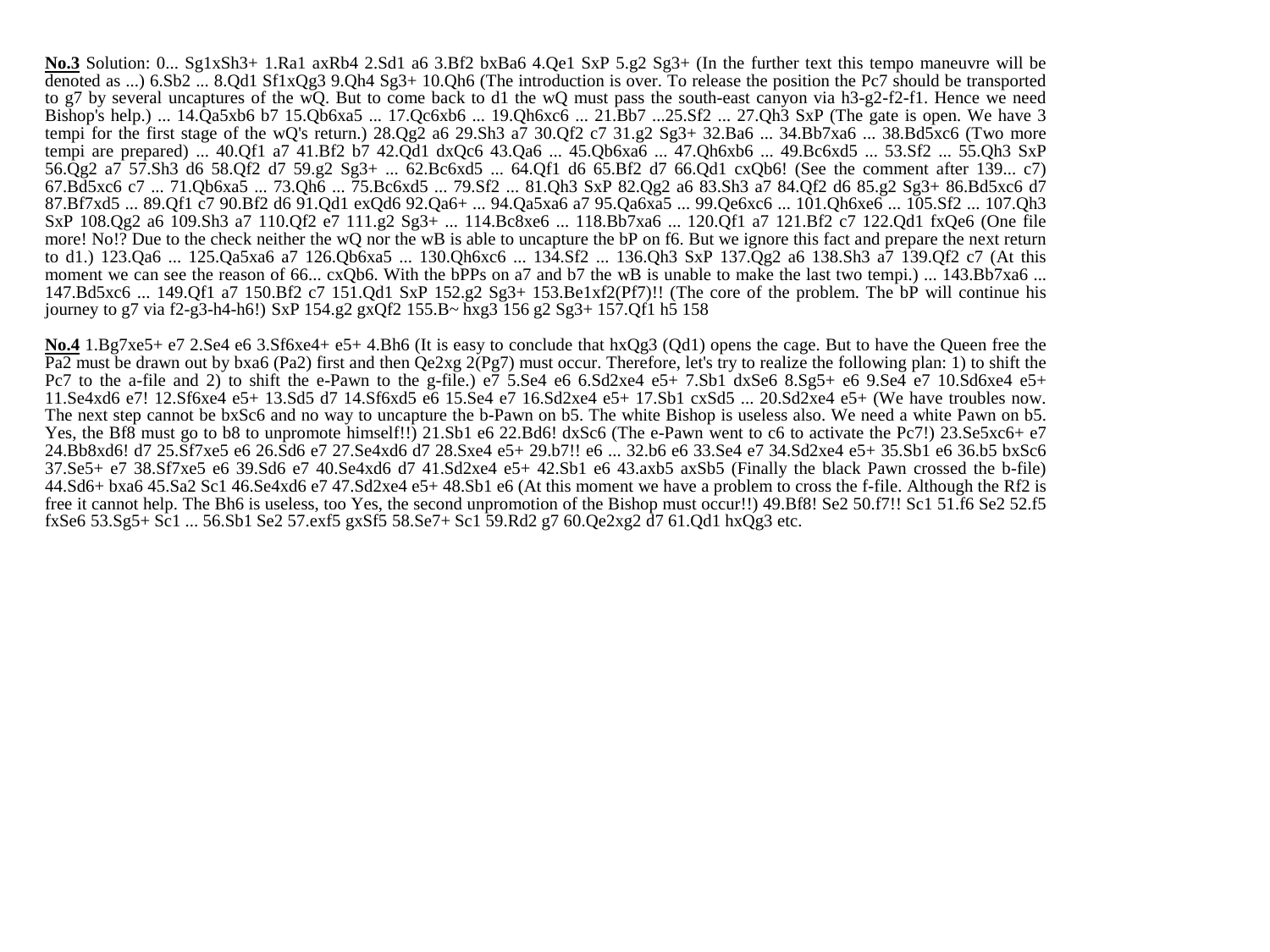

**No.1** 1.a4 c5 2.a5 Qb6 3.axb6 a5 4.h4 a4 5.h5 a3 6.h6 a2 7.hxg7 h5 8.Sa3 h4 9.Rb1 a1=S 10.b4 Sb3 11.cxb3 h3 12.Sc2 h2 13.Sa1 Rh3 14.Qc2 Rf3 15.exf3 c4 16.Ke2 c3 17.Kd3 cxd2 18.Qc5 d1=B 19.Bf4 d5 20.Bg3 d4 21.Ke4 d3 22.f4 Bf3+ 23.gxf3 d2 24.Se2 d1=Q 25.Rg1 h1=R 26.Bg2 Rh8 27.Bh1 Qd8

**No.2** 1.h4 Sc6 2.h5 Sd4 3.h6 Sb5 4.hxg7 h5 5.a4 Rh6 6.a5 Rb6 7.axb6 a5 8.d4 a4 9.d5 a3 10.d6 a2 11.dxe7 Ra3 12.Qd6 Rf3 13.exf3 h4 14.Bd3 h3 15.Se2 h2 16.Rg1 h1=R 17.Sd2 Rh8 18.Qh2 d5 19.Sf1 Bh3 20.Bh6 f5 21.Rd1 Kf7 22.e8=R a1=R 23.Re4 Ra8 24.Rc4 Ba3 25.b4 Se7 26.g8=R dxc4 27.Rg6 c3 28.Rc6 bxc6

**No.3** 1.e3 c5 2.Bd3 c4 3.Se2 cxd3 4.0-0 dxe2 5.a4 e1=S 6.a5 Sd3 7.a6 Sf4 8.axb7 a5 9.c4 a4 10.c5 Ra5 11.c6 Rh5 12.c7 Sc6 13.b8=S d5 14.Sd7 g5 15.Se5 Sg6 16.Sf3 e5 17.g3 Qf6 18.Kg2 Be7 19.Rh1 Bd8 20.Sg1 Qf3+ 21.Kf1 Bh3+ 22.Ke1 f5 23.c8=B Sf6 24.Ba6 0-0 25.Bf1

**No.4** 1.b4 e5 2.b5 e4 3.b6 e3 4.bxa7 b5 5.a4 b4 6.a5 b3 7.Ra4 b2 8.Sa3 b1=S 9.a6 Sg3 10.dxg3 exf2+ 11.Kd2 f5 12.e4 f4 13.Bg4 f3 14.Ke3 f1=S+ 15.Rf4 Sg3 16.hxg3 d5 17.Rh6 d4 18.Rd6 d3 19.Be6 d2 20.Kf5 dxg1=S 21.Qd4 Sd3 22.gxd3 f2 23.Sg2 fxg1=S 24.Sa1 Sh3 25.gxh3